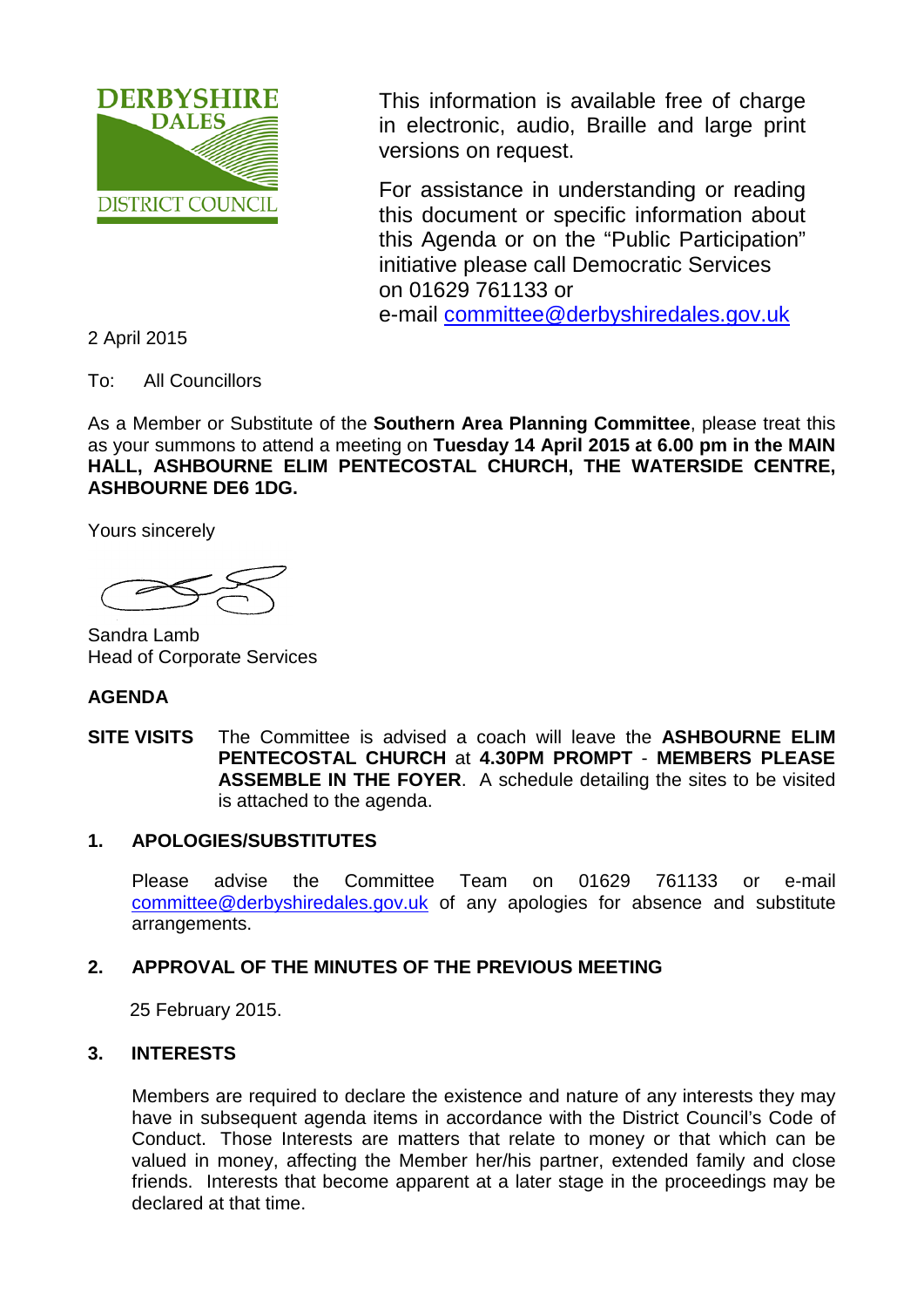#### **4. APPLICATIONS FOR DETERMINATION**

Please note that for the following items, references to financial, legal and environmental considerations and equal opportunities and disability issues will be embodied within the text of the report, where applicable.

#### **PUBLIC PARTICIPATION**

To provide members of the public **WHO HAVE GIVEN PRIOR NOTICE** (by no later than 12 noon on the working day prior to the meeting) with the opportunity to express their views, ask questions or submit petitions relating to planning applications under consideration. Representations will be invited immediately before the relevant item of business/planning application is discussed.

**Page No.**

**16 - 22** 

**23 - 50**

#### **4.1 APPLICATION NO. 15/00036/FUL (Site Visit)** Single-storey rear extension at 15 South Street, Ashbourne. **4 - 7**

#### **4.2 APPLICATION NO. 14/00849/FUL (Site Visit) 8 - 15**

Erection of dwelling at land adjacent 29 Mayfield Road, Ashbourne, Derbyshire.

#### **4.3 APPLICATION NO. 14/00801/FUL**

Retention of mobile home for use as a temporary rural workers dwelling for a period of 5 years, Keepers Field, Bullhill Lane, Ireton Wood.

#### **5. APPEALS PROGRESS REPORT**

To note a report on appeals to the Planning Inspectorate.

#### NOTE

For further information about this Agenda or on the Public Participation initiative contact the Committee Team on 01629 761133 or e-mail [committee@derbyshiredales.gov.uk.](mailto:committee@derbyshiredales.gov.uk)

Members of the Committee: Councillors Richard Bright, Ken Bull, Steve Bull, Albert Catt, Tom Donnelly (Vice Chairman), David Fearn, Richard FitzHerbert, Steve Flitter, David Frederickson, Cate Hunt, Angus Jenkins, Tony Millward, BEM (Chairman), Garry Purdy, Lewis Rose, OBE, Andrew Shirley, Peter Slack, Geoff Stevens, MBE.

Substitutes: Councillors Jacque Bevan, Sue Burfoot, David Burton, Bob Cartwright, Ann Elliott, Chris Furness, Neil Horton, Jean Monks, Andrew Lewer, Andrew Statham, Jacquie Stevens, Barry Tipping, Philippa Tilbrook, Judith Twigg, Carol Walker, Jo Wild.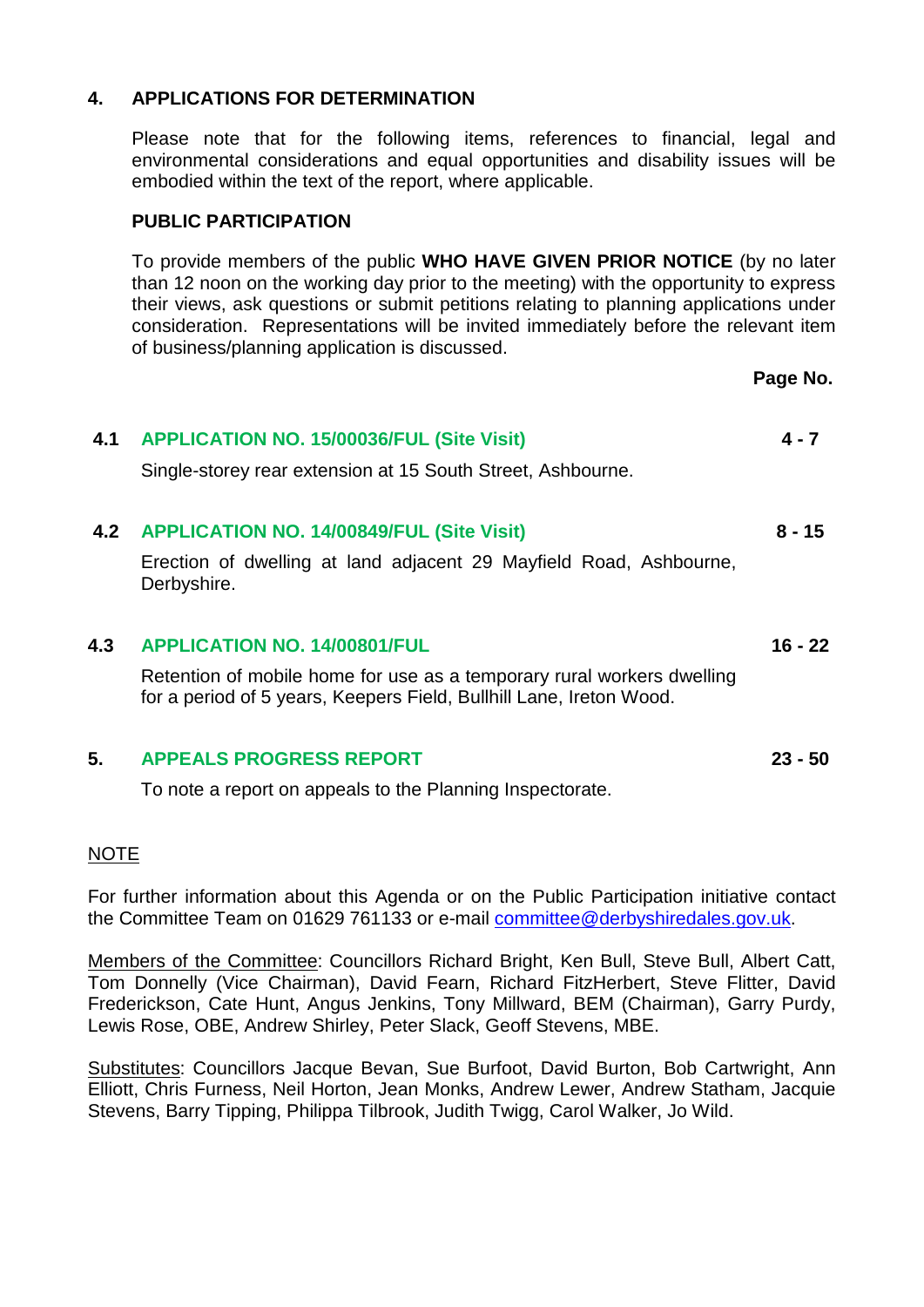## **SITE VISITS**

Members will leave the **ASHBOURNE ELIM PENTECOSTAL CHURCH** at **4.30pm prompt** for the following site visit. **NB: MEMBERS TO ASSEMBLE IN THE FOYER.** 

#### **4.35pm Application No. 15/00036/FUL**

#### **15 SOUTH STREET, ASHBOURNE**

Requested by Ward Members to enable members of the planning committee to assess the impact of the extension on the residential amenity of the occupants of the adjoining dwellings.

#### **4.50pm Application No. 14/00849/FUL**

**8 - 15** 

**4 - 7** 

#### **LAND ADJACENT 29 MAYFIELD ROAD, ASHBOURNE**

Requested by Ward Members to enable members of the planning committee to assess the impact of the proposed development on the surrounding area.

#### **5.15pm** Return

## **COMMITTEE SITE MEETING PROCEDURE**

You have been invited to attend a site meeting of the Council's Planning Committee/Advisory Committee. The purpose of the meeting is to enable the Committee Members to appraise the application site. The site visit is not a public meeting. No new drawings, letters of representation or other documents may be introduced at the site meeting. The procedure will be as follows:

- 1. A coach carrying Members of the Committee and a Planning Officer will arrive at the site as close as possible to the given time and Members will alight (weather permitting)
- 2. A representative of the Town/Parish Council and the applicant (or representative can attend.
- 3. The Chairman will ascertain who is present and address them to explain the purpose of the meeting and sequence of events.
- 4. The Planning Officer will give the reason for the site visit and point out site features.
- 5. Those present will be allowed to point out site features.
- 6. Those present will be allowed to give factual responses to questions from Members on site features.
- 7. The site meeting will be made with all those attending remaining together as a single group at all times.
- 8. The Chairman will terminate the meeting and Members will depart.
- 9. All persons attending are requested to refrain from smoking during site visits.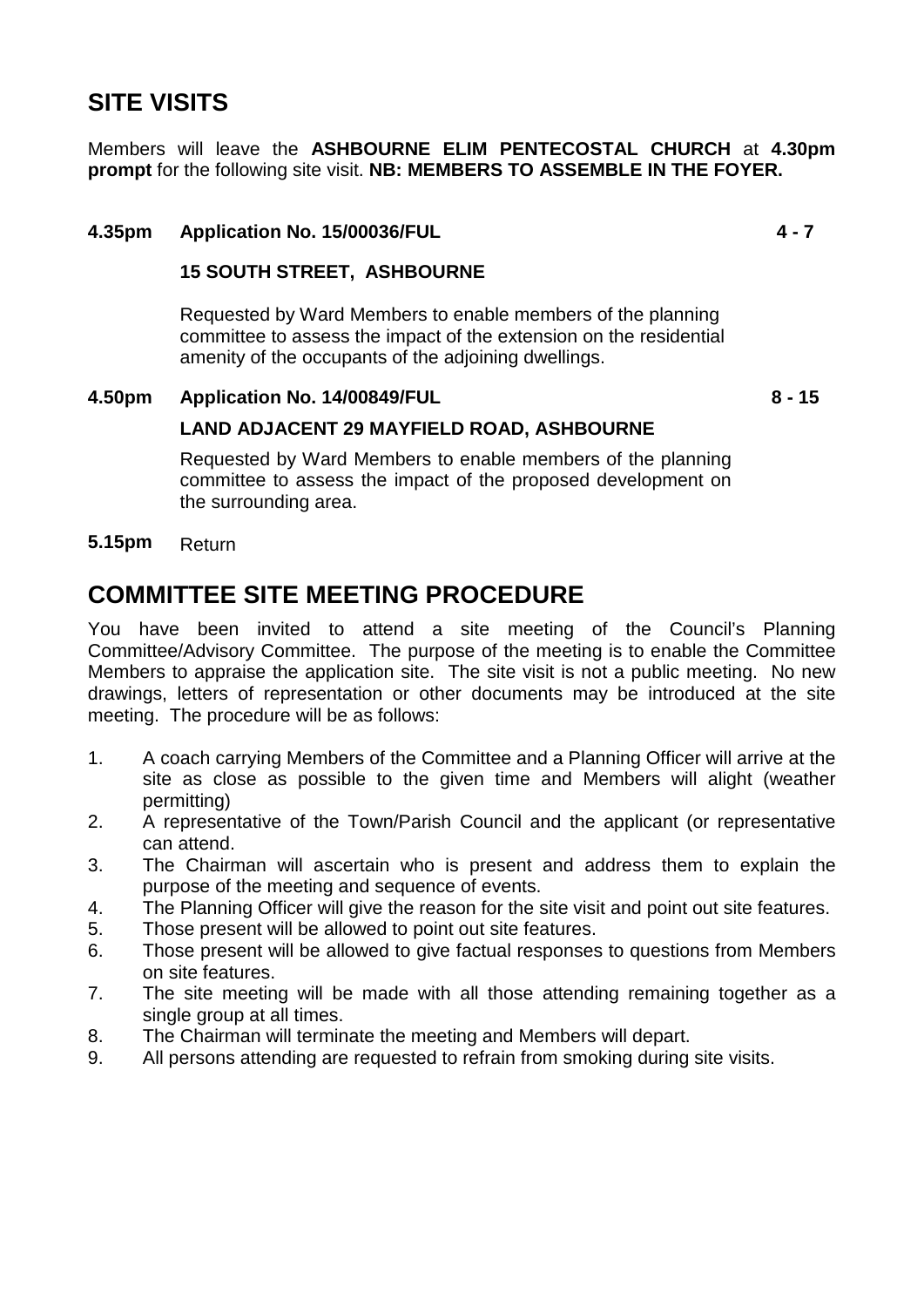### 15/00036/FUL

### 15 South Street, Ashbourne



Derbyshire Dales DC

Date: 02/04/2015

100019785

Crown Copyright and databse rights (2014) Ordnance Survey (100019785)

 $1:1,250$ 

Derbyshire Dales District Council,<br>Town Hall, Bank Road, Matlock, Derbyshire DE4 3NN.<br>Telephone; (01629) 761100.<br>website :www.derbyshiredales.gov.uk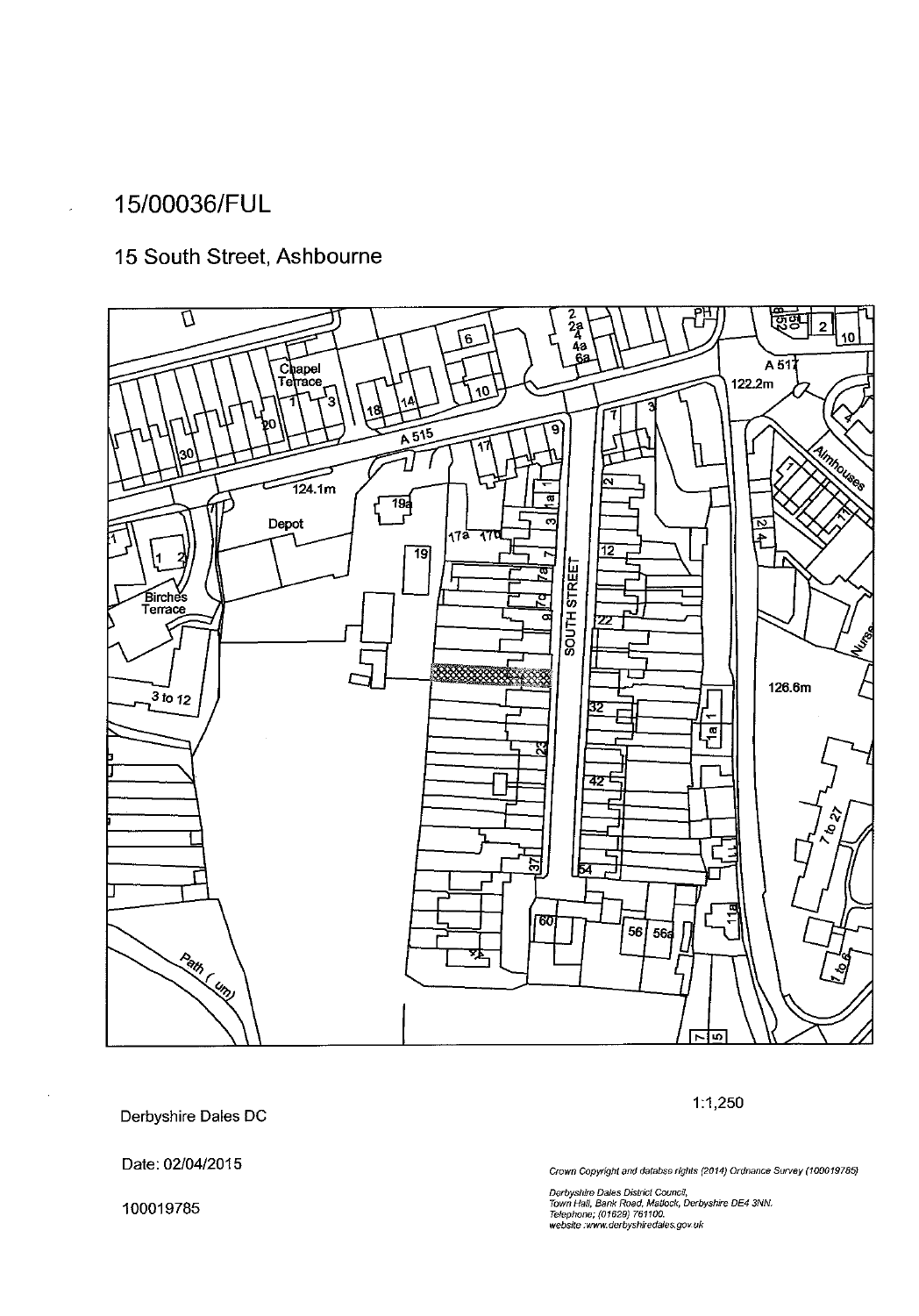#### **15/00036/FUL SINGLE-STOREY REAR EXTENSION AT 15 SOUTH STREET, ASHBOURNE FOR MR. ROBINSON**

Application Type: FULL <br>Town Council: Ashbourne Town Case Officer: Mr. A. T. Ecclestone Case Officer: Mr. A. T. Ecclestone

#### **THE SITE AND SURROUNDINGS:**

The application property is a mid-terraced dwelling, situated to the south of the town centre off Station Street. The property has a shared passage way to the side and a back yard area. The neighbouring dwelling at no. 17 has a conservatory structure to the rear elevation which overlooks the rear yard of the application property.

#### **THE APPLICATION:**

The proposal is for a single-storey rear extension with lean to roof to provide a breakfast room to the rear of the existing dwelling. The extension is proposed to wrap around the existing off shot kitchen to the rear elevation. Overall the extension will project 4.1m from the rear elevation of the main part of the dwelling. The maximum height of the roof structure is to be 3.6m and the lower end of the lean to roof 2.6m.

#### **RELEVANT HISTORY:**

None.

#### **CONSULTATIONS:**

Local Highway Authority: No objection.

Town Council: No objection.

#### **REPRESENTATIONS:**

One objection received from the neighbouring resident which is summarised as follows:

- Loss of light
- Imposing brick wall in close proximity to no. 17.

#### **POLICIES:**

Adopted Derbyshire Dales Local Plan (2005)

- SF1: Development Within Settlement Framework Boundaries
- SF5: Design And Appearance Of Development
- H2: Extensions to Dwellings

National Planning Policy Framework and National Planning Policy Guidance

#### **ISSUES:**

The proposed extension is considered to be of a design and materials that will compliment and be in keeping with the character and appearance of the existing dwelling.

Therefore, the issue to consider in this case is the impact the proposed single-storey rear extension will have upon the amenity of the neighbouring property. Concern has been raised by a neighbouring resident that the proposed extension will block natural light to their property and will be an imposing structure in close proximity to the boundary.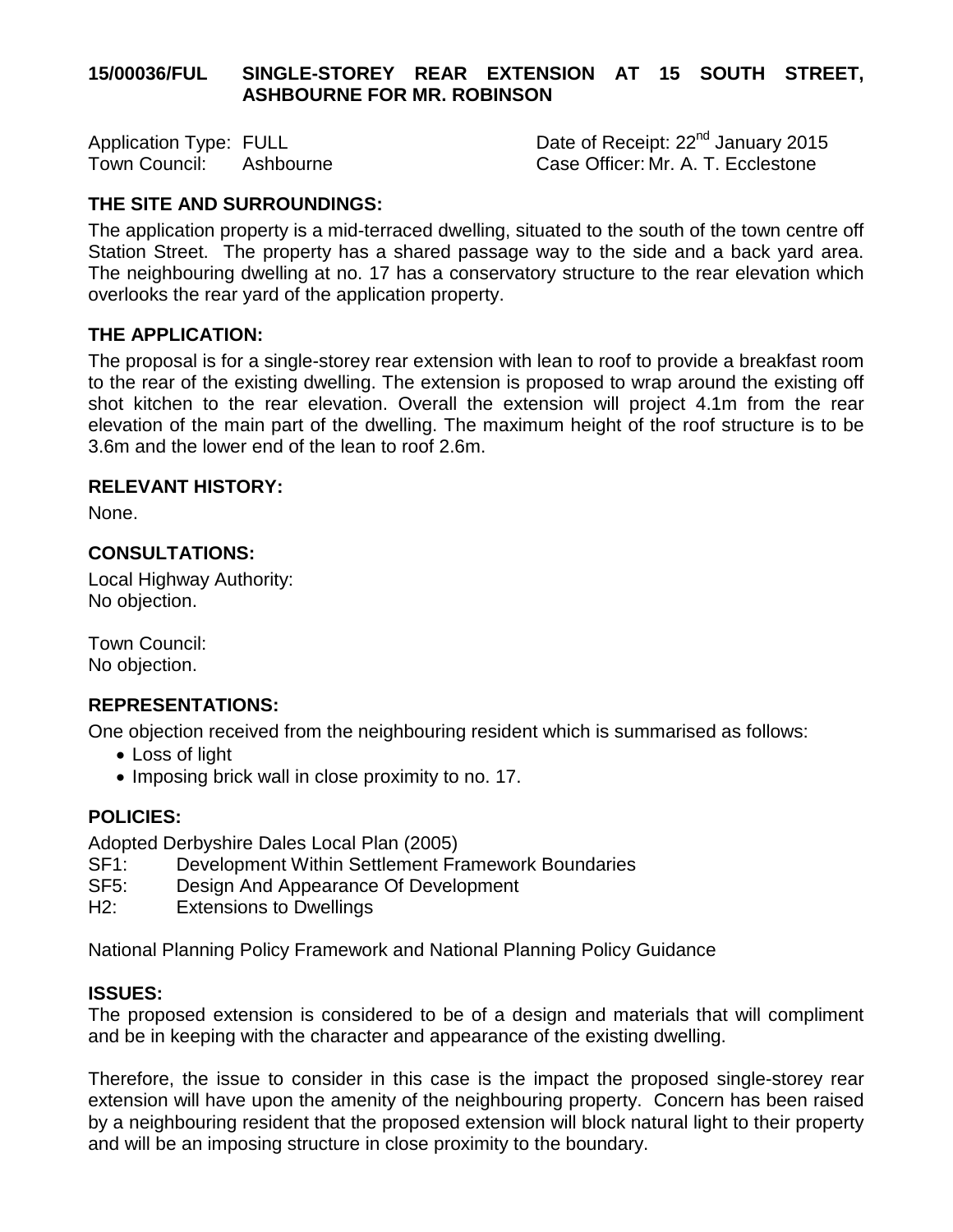As the properties are in a terraced row they naturally have a close relationship with one another. The neighbouring property no. 17 South Street has a conservatory structure to the rear which undoubtedly has some impact upon the application property in terms of overlooking.

Given the close relationship between the properties and the existence of an extension to the neighbouring property, it is considered that in this case the proposed extension will improve the privacy of the application property. Whilst the proposed extension will have some impact upon the neighbour at no. 17, as it will form a wall in close proximity to their conservatory, the same could occur through the erection of a boundary treatment which could be erected as permitted development. In view of this it is considered that, on balance, the proposed extension will not cause such harm to the amenity of the neighbouring residents such that refusal is warranted in this case.

As a window to the side elevation close to the neighbour is proposed, it is essential to ensure that this is a non-opening and obscure glazed window and that it will remain as such in perpetuity. No further windows should be added to the side elevation without the benefit of planning permission. The brick to the elevations of the extension are also required to match the existing. These matters can be covered by conditions, a grant of planning permission is therefore recommended.

#### **OFFICER RECOMMENDATION:**

Planning Permission be granted subject to conditions:

- 1. Condition ST02a: Time Limit on Full.
- 2. The window to the side elevation as shown on plan 1447 02A shall be non-opening and obscure glazed and shall remain so in perpetuity.
- 3. Notwithstanding the provisions of the Town and Country Planning (General Permitted Development) Order 1995 (or in any Statutory Instrument revoking or re-enacting that Order with or without modification) no further windows, including dormer windows, or other openings shall be formed in the side elevation of the extension hereby approved without the prior written approval of the Local Planning Authority upon an application submitted to it.
- 4. The proposed brickwork to the extension shall match in terms of colour and size the brick of the existing dwelling.

Reason:

- 1. Reason ST02a.
- 2-3. To safeguard the privacy and amenity of occupiers of neighbouring properties in accordance with Policies SF1, SF5 and H2 of the Adopted Derbyshire Dales Local Plan and guidance contained within the National Planning Policy Framework.
- 4. To ensure an appropriate finished form of development in accordance with Policies SF5 and H2 of the Adopted Derbyshire Dales Local Plan and guidance contained within the National Planning Policy Framework.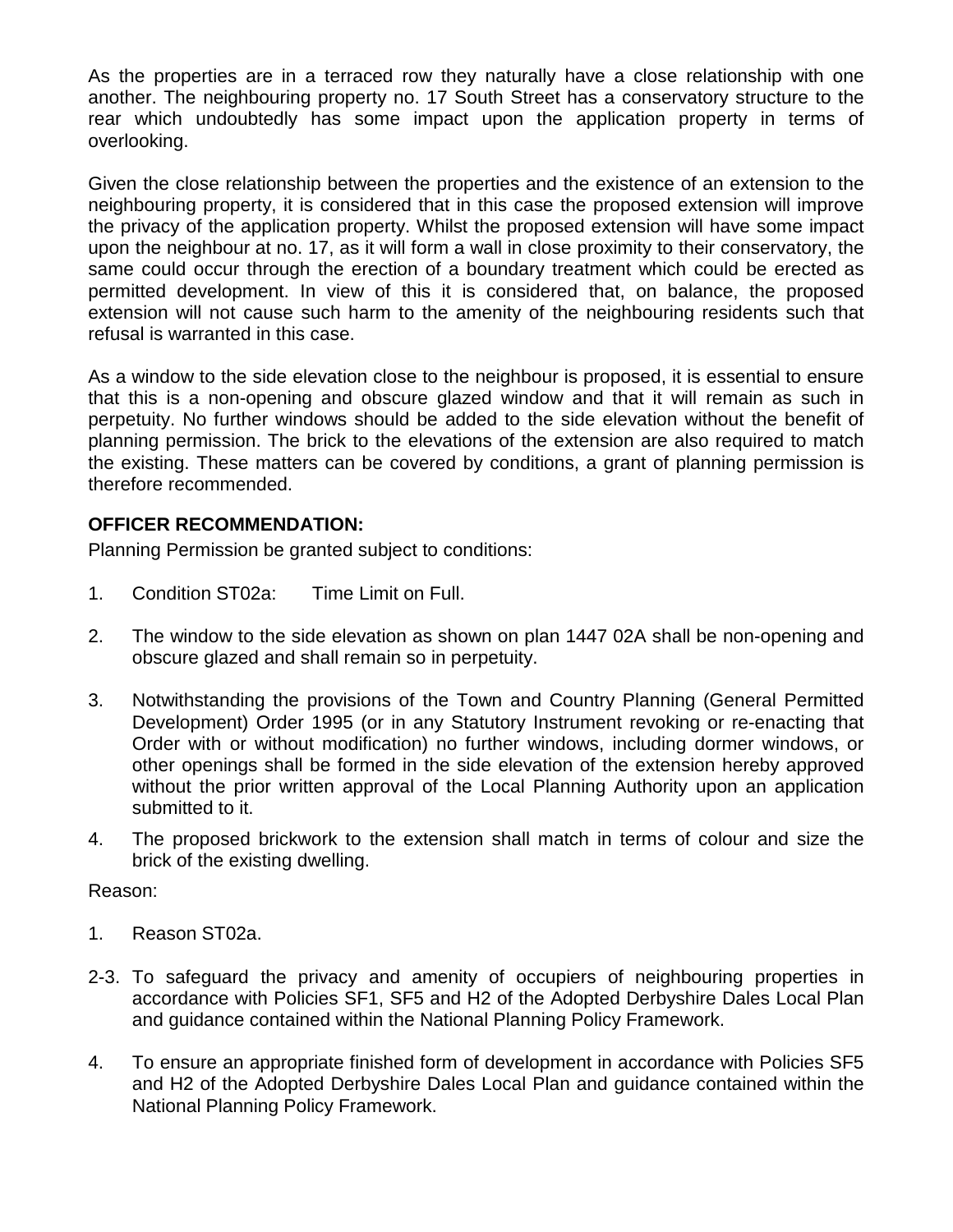Note to applicant:

This Decision Notice relates to the following documents: Drawings numbered 01 and 02A, received by the Council on 26<sup>th</sup> January 2015.

The Local Planning Authority considered the application as submitted to be acceptable. On this basis, there was no need to engage with the applicant in a positive and proactive manner to resolve any planning problems and permission was granted without negotiation.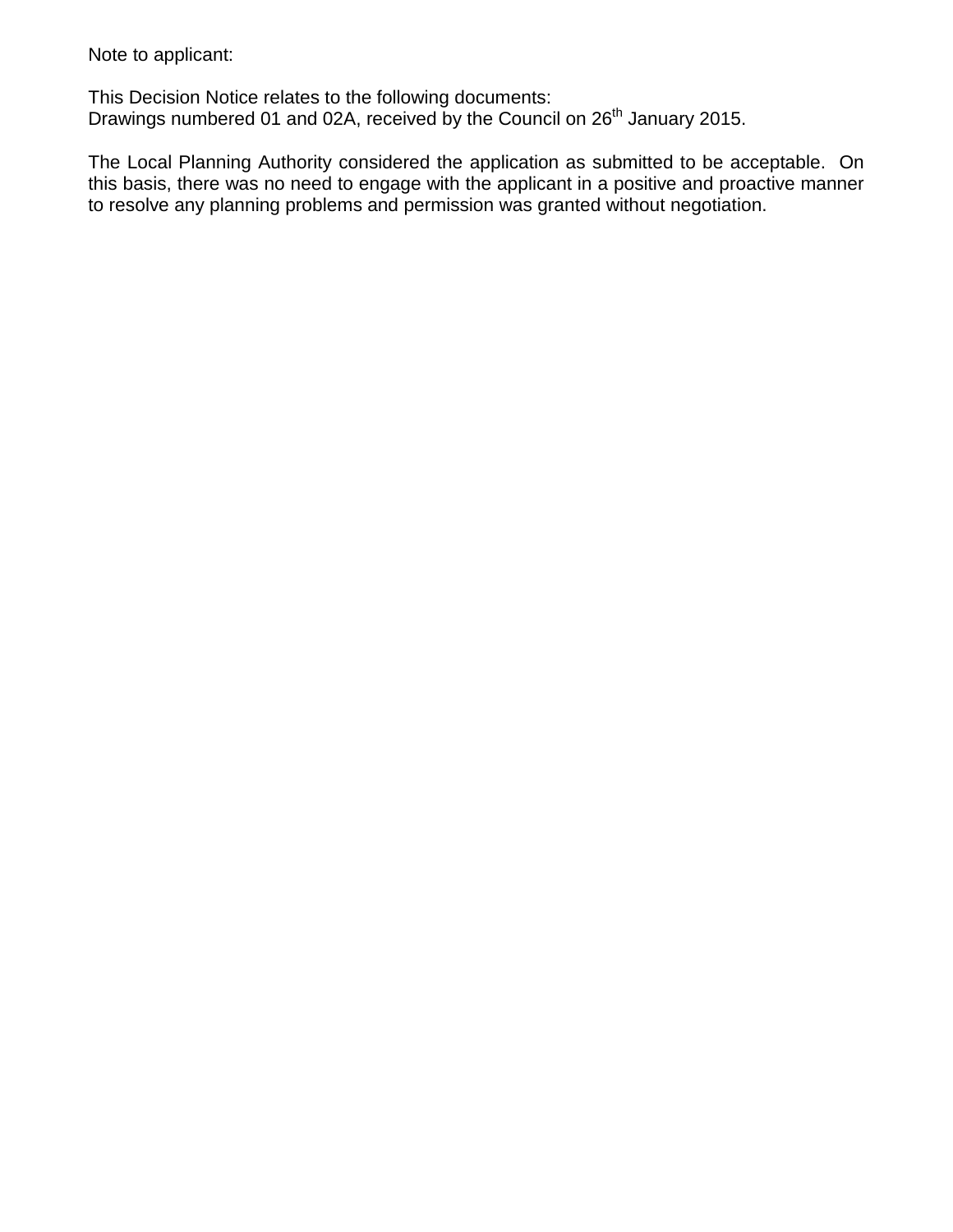## 14/00849/FUL

## Land adjacent to 29 Mayfield Road, Ashbourne



Derbyshire Dales DC

Date: 02/04/2015

100019785

Crown Copyright and databse rights (2014) Ordnance Survey (100019785)

 $1:1,250$ 

Derbyshire Dales District Council,<br>Town Hall, Bank Road, Matlock, Derbyshire DE4 3NN.<br>Telephone; (01629) 761100.<br>website :www.derbyshiredales.gov.uk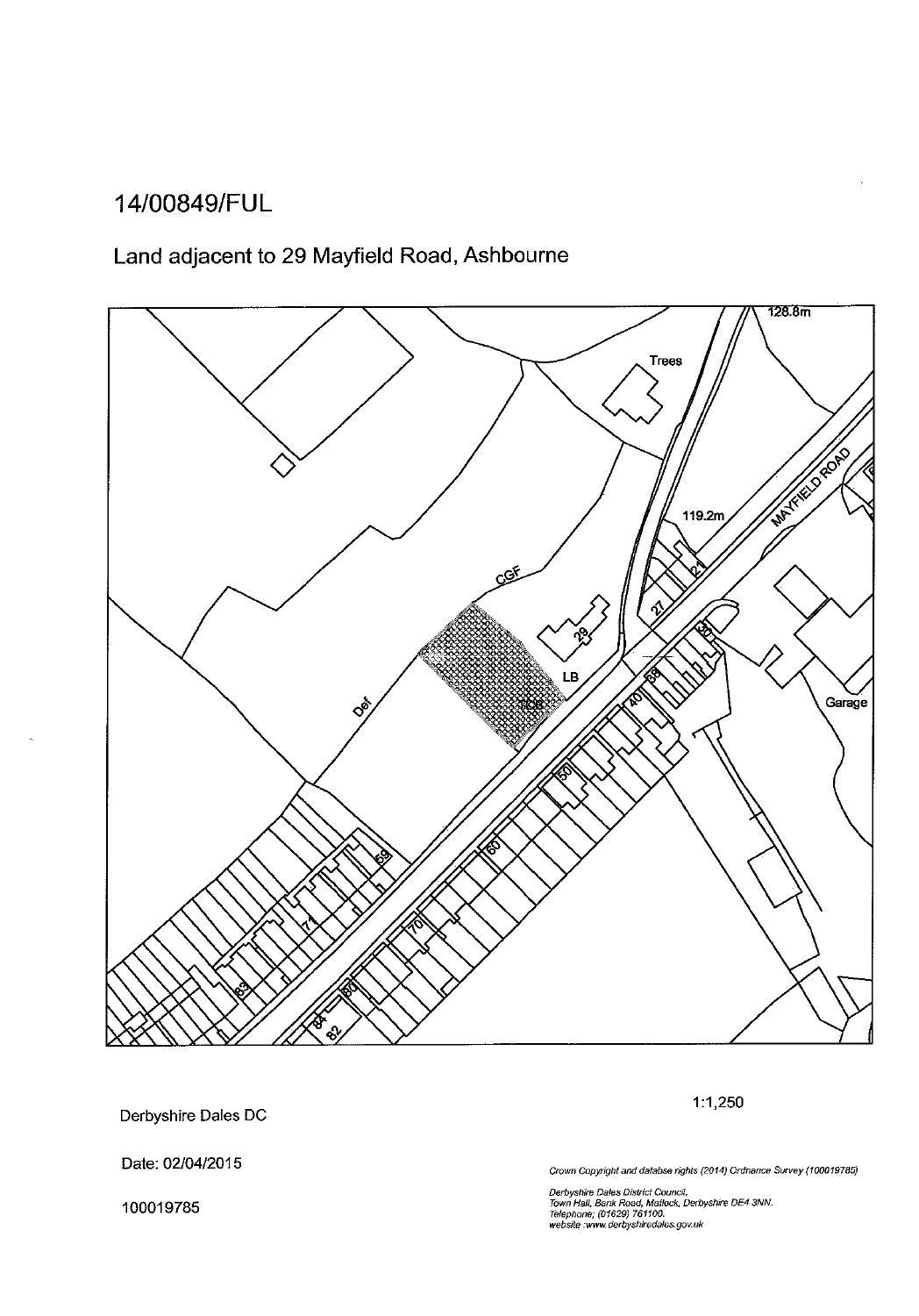#### **14/00849/FUL ERECTION OF DWELLING AT LAND ADJACENT 29 MAYFIELD ROAD, ASHBOURNE, DERBYSHIRE FOR HANNAH ELLIS-HUNT**

Town Council: Ashbourne<br>
Application type: Full and Date of receipt: 10.12.14<br>
Case Officer: Mr Chris W

Case Officer: Mr Chris Whitmore

#### **THE SITE AND SURROUNDINGS:**

The application site concerns an area of steeply sloping land to the west of No. 29 Mayfield Road at the western end of Ashbourne, close to the Dark Lane road junction. The site is less 0.1ha in area and includes the existing access to no. 29 Mayfield Road and a small orchard, which is bound to the north by a post and rail fence and west by an established hedgerow. No. 29 Mayfield Road is a large detached rendered property elevated above road level. Existing hedgerow and tree planting screen the building from the road. Opposite the site access on the southern side of Mayfield Road are terraces of traditional red brick and tiles dwellings. The site sits outside Ashbourne Conservation Area, which is located to the east.

#### **THE APPLICATION:**

Full planning permission is sought to erect a single dwelling with integral garage on the land. The proposed dwelling will be in the form of a three storey property with a shallow mono-pitch roof. It will share the existing access with no. 29 Mayfield Road. Its front wall will line though with the north facing wall of a later outshot at the rear of no. 29 Mayfield Road. Due to the difference in levels the proposed dwelling will sit 1.4m (approx.) above the ridge level of the adjacent dwelling. Its overall height will also be slightly higher at 8m. The proposed dwelling will be 12m wide by 8m deep and will be cut into the site, so that the rear wall will only be 5.5m above relative ground level. The proposed dwelling will have a contemporary appearance and will be faced in a mixture of render and 'Trespa' panels finished a graphite grey colour. A small entrance lobby with flat roof will sit proud of the principal elevation, which will be staggered.

In order to accommodate the dwelling three small, unprotected Cherry trees will need to be removed. All other tree planting on site is shown to be retained. Parking and circulation space for up to two cars is shown in front of the proposed dwelling.

## **RELEVANT HISTORY:**<br>04/09/0818 **Ere**

Erection of three storey dwelling and associated Appeal against access and the set of the set of the set of the set of the set of the set of the set of the set of the set of the set of the set of the set of the set of the set of the set of the set of the set of the set of the set of th

 determination dismissed

#### **CONSULTATIONS:**

Town Council:

Object. Members feel that the dwelling is not in keeping with the surrounding area and out of character with other dwellings. They also raise concerns regarding the access.

#### Local Highway Authority:

The proposals seek to use the existing access serving No. 29 Mayfield Road and reconfigure the internal access arrangements to provide a shared access for no. 29 and the new property. The existing access would, with the land identified by the application site boundary, appear to achieve 2.4m x 43m visibility sightlines, when measured up to 1m out into the carriageway at each extremity. This would be sufficient to meet current safe minimum criteria, it will however, require regular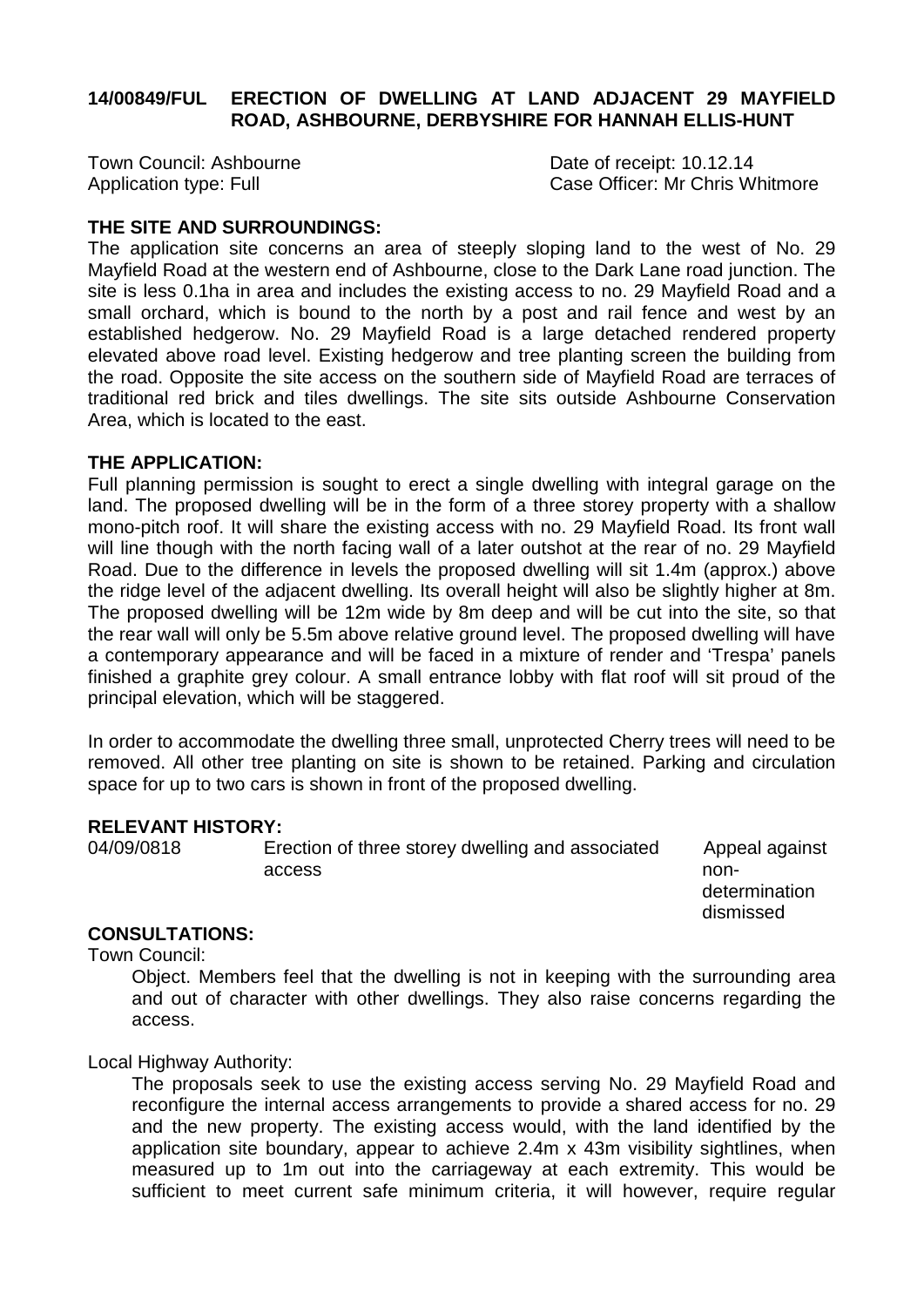maintenance of the frontage vegetation / hedge to ensure that this is maintained for the life of the development. I have also considered recorded accident statistics in the vicinity and whilst there are 2 recorded accidents within 100m of the proposed site, none appear attributable to the operation of the existing domestic access.

The existing driveway gradient is relatively steep, however, it is obviously used on a regular basis in association with the existing property. Whilst it would be desirable to achieve a lesser driveway gradient this is not something the Local Highway Authority could sustain an objection to, on highway safety grounds.

The proposals include provision of additional on-site car parking spaces for both properties, which is considered acceptable from a highway safety viewpoint.

Therefore, on the basis of the information submitted and subject to conditions it is unlikely the Local Highway Authority would be in a position to sustain an objection to the proposals on highway safety grounds.

#### **REPRESENTATIONS:**

An email of representation from a member of the public has been received. They consider that the proposed building is out-of-keeping with the surrounding area and agree with Ashbourne Town Councils comments.

#### POLICIES:

Adopted Derbyshire Dales Local Plan 2005

- SF4: Development in the Countryside<br>SF5: Design And Appearance Of Deve
- Design And Appearance Of Development
- H9: Design And Appearance Of New Housing<br>NBE6: Trees And Woodland
- Trees And Woodland
- NBE8: Landscape Character
- NBE26: Landscape Design In Association With New Development<br>TR1: Access Requirements And The Impact Of New Developme
- Access Requirements And The Impact Of New Development
- TR8: Parking Requirements For New Development

#### Other:

The National Planning Policy Framework (2012) National Planning Practice Guidance (2014)

#### **ISSUES:**

- 1. The site lies outside of the settlement framework boundary for Ashbourne (as defined in the current Adopted Derbyshire Dales Local Plan (2005), within the countryside. Policy SF4 of the Adopted Local Plan aims to restrict development in the countryside to that which is essential to such a location. Policy H4 of the Adopted Local Plan specifically deals with 'Housing Development Outside Settlement Framework Boundaries' and advises planning permission will be granted for housing that:
	- a) Is essential for the operation of agriculture, forestry or other rural enterprise that needs to be in that location, or
	- b) Consists of affordable housing for an identified local need.
- 2. The proposed development is not stated to be for either of these purposes. The case put forward on behalf of the applicant is that the proposed development is justified on the basis of the District Council's inability to demonstrate a five year supply of housing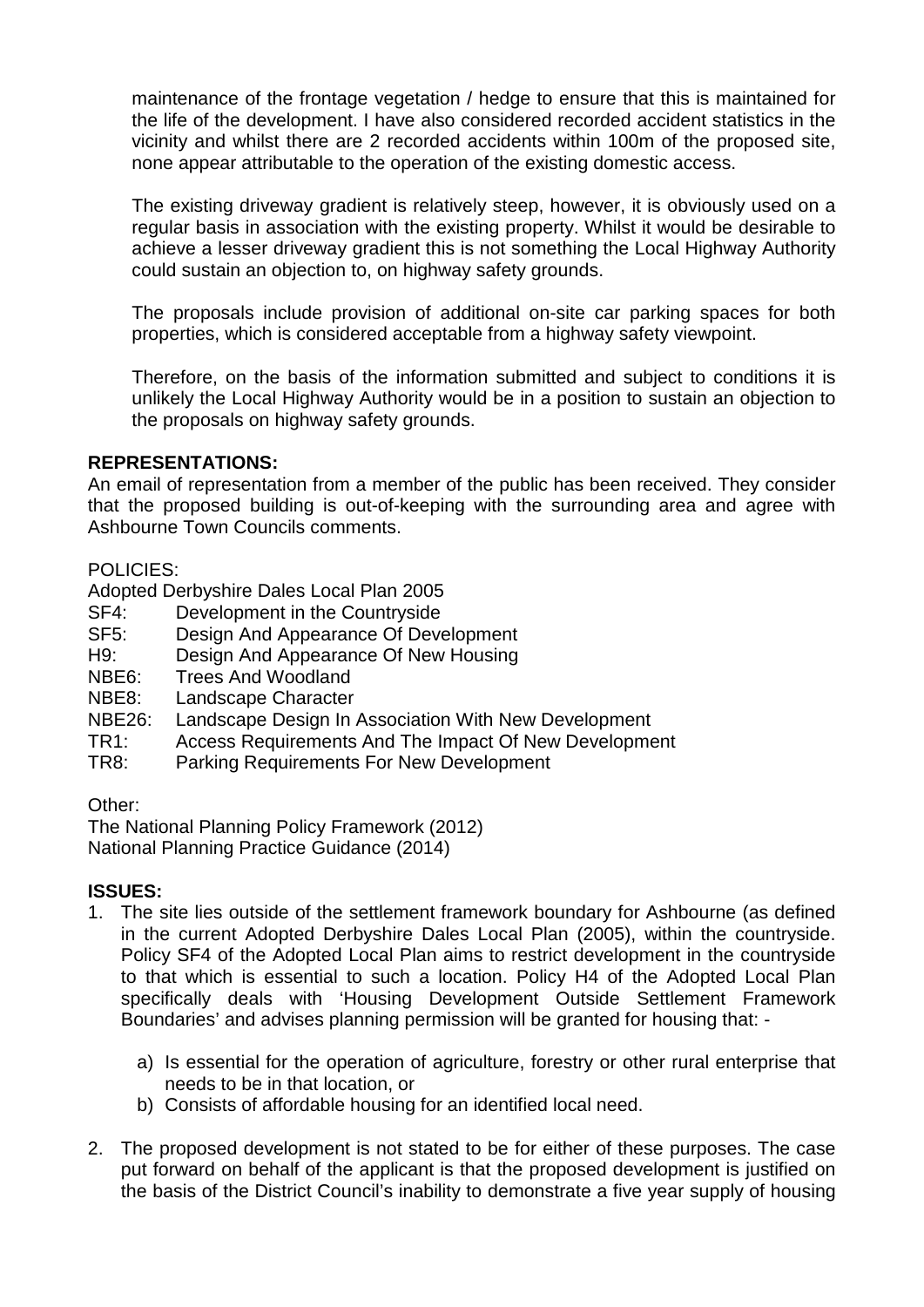land. In such circumstances, Paragraph 14 of the National Planning Policy Framework (2012) advises that there is a policy presumption in favour of granting planning permission for new housing development, unless any adverse impacts of doing so would significantly and demonstrably outweigh the benefits.

- 3. In judging whether any adverse impacts of granting permission for a single dwelling on the land would, in this case, outweigh the benefits the main issues to assess having regard to relevant policies of the Development Plan and national guidance are:
	- a) the suitability of the location with regard to access to services, facilities and employment opportunities;
	- b) the impact of the development on the character and appearance of this part of Ashbourne / the countryside;
	- c) whether the design of the dwelling would be is scale and character with its surroundings;
	- d) the impact on the amenity of the occupants of the adjacent dwelling (no. 29 Mayfield Road), and;
	- e) whether there would be any highway safety implications.

#### *Suitability of location*

4. The application site sits on the fringes of Ashbourne, within walking distance of a number of shops, schools and other important services and facilities. The erection of a single dwelling on the land would therefore constitute a sustainable form of development (an aim of national guidance), insofar as access to key services, facilities and employment opportunities is concerned.

*Impact of the development on the character and appearance of this part of Ashbourne / the countryside*

5. The proposal will be similar in nature to and will form a continuation of the residential development along Dark Lane. The proposed dwelling will be well screened in views from the road, despite the loss of three small unprotected Cherry trees of limited amenity value, and will not compete visually with the characteristic terraced development on the opposite side of Mayfield Road. Being well contained by retained tree and hedgerow planting (in the adjoining field) the development would not represent a significant intrusion into the countryside, such that refusal on the ground that the development would be harmful to this part of Ashbourne / the countryside could be sustained it is considered.

#### *Whether the design of the dwelling would be in scale and character with its surroundings*

6. A key consideration is whether the proposed dwelling would be in scale and character with its surroundings. Policies SF5 and H9 of the Adopted Derbyshire Dales Local Plan (2005) deal with matters of design. Policy SF5 advises that planning permission will only be granted for development where... (a) the scale, density, massing, height, layout, materials of construction and landscaping preserves or enhances the quality and local distinctiveness of its surroundings. Policy H9 requires new housing development to be in scale and character with its surroundings and have regard to distinctive landscape features amongst other considerations. The National Planning Policy Framework is a material planning consideration in development management decisions and states in respect of design that development should add to the overall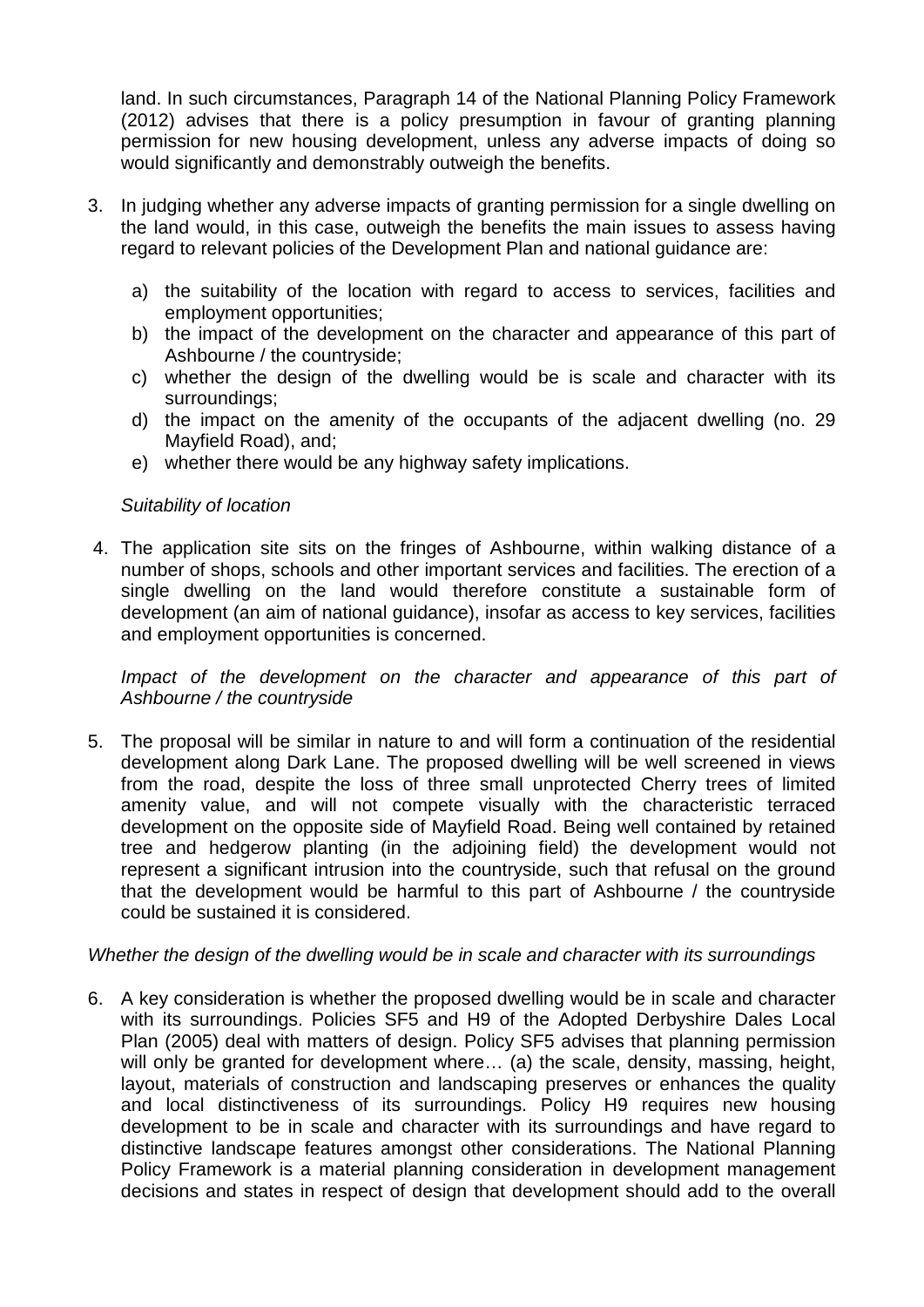quality of the area and respond to local character and history, and reflect the identity of local surroundings. It is recognised that good design is a key aspect of sustainable development and should contribute positively to making places better for people. The Inspector in the consideration of application 04/09/0818 concluded that the effect of erecting a full height three storey dwelling, occupying the same part of the site, would not be of great visual significance. With regard to the design of the previously proposed dwelling the Inspector did not consider, given the context of the site, that the imitation of earlier housing styles was necessary and did not consider the proposed design to be incongruous. The dwelling that is now proposed, due to its reduced height, would not appear as prominent within the streetscene. By cladding the exterior walls at second floor level in graphite coloured sheets it would imitate / have the feel of a tiled roof and would break up the massing of the front wall. The pallet of materials has been reconsidered (and amended drawings received) so that they reflect more closely the materials used in the construction of properties in the local area. The design of No. 29 Mayfield Road and the properties that line the northern side of Dark Lane vary and reflect the building styles at the time of construction. The contemporary design of the proposed dwelling is not considered to be inappropriate in this regard. The proposed dwelling would have a close association with no. 29 Mayfield Road, by reason of its close proximity. Being faced in render the proposed dwelling would have an affinity with this property.

*Impact on the amenity of the occupants of the adjacent dwelling.* 

7. The proposed dwelling would be positioned behind the rear wall of the adjacent dwelling (no. 29 Mayfield Road). The siting, orientation, height and scale of the proposed dwelling and the position of window openings is such that it would not overshadow the adjacent dwelling, appear overbearing or result in any loss of privacy.

#### *Highway Safety Implications*

8. The Local Planning Authority are satisfied, subject to conditions, that the existing access can serve an additional dwelling without detriment to highway safety and that a suitable level of off street parking can be achieved.

#### *Summary*

9. Taking the above into consideration, it is concluded that there would be no significant and demonstrable adverse impacts in granting permission that would outweigh the benefits of delivering a single dwelling on the land, close to existing services and facilities and employment opportunities and contributing to the District Councils supply of housing in this case. A recommendation of approval is put forward on this basis.

#### **OFFICER RECOMMENDATION:**

To grant planning permission subject to the following conditions:

- 1. ST02a: Time Limit On Full.
- 2. This permission relates solely to the application as amended by the revised plans received by the Local Planning Authority on the 24<sup>th</sup> February 2015 numbered 178/PD/02A and 178/PD/01B.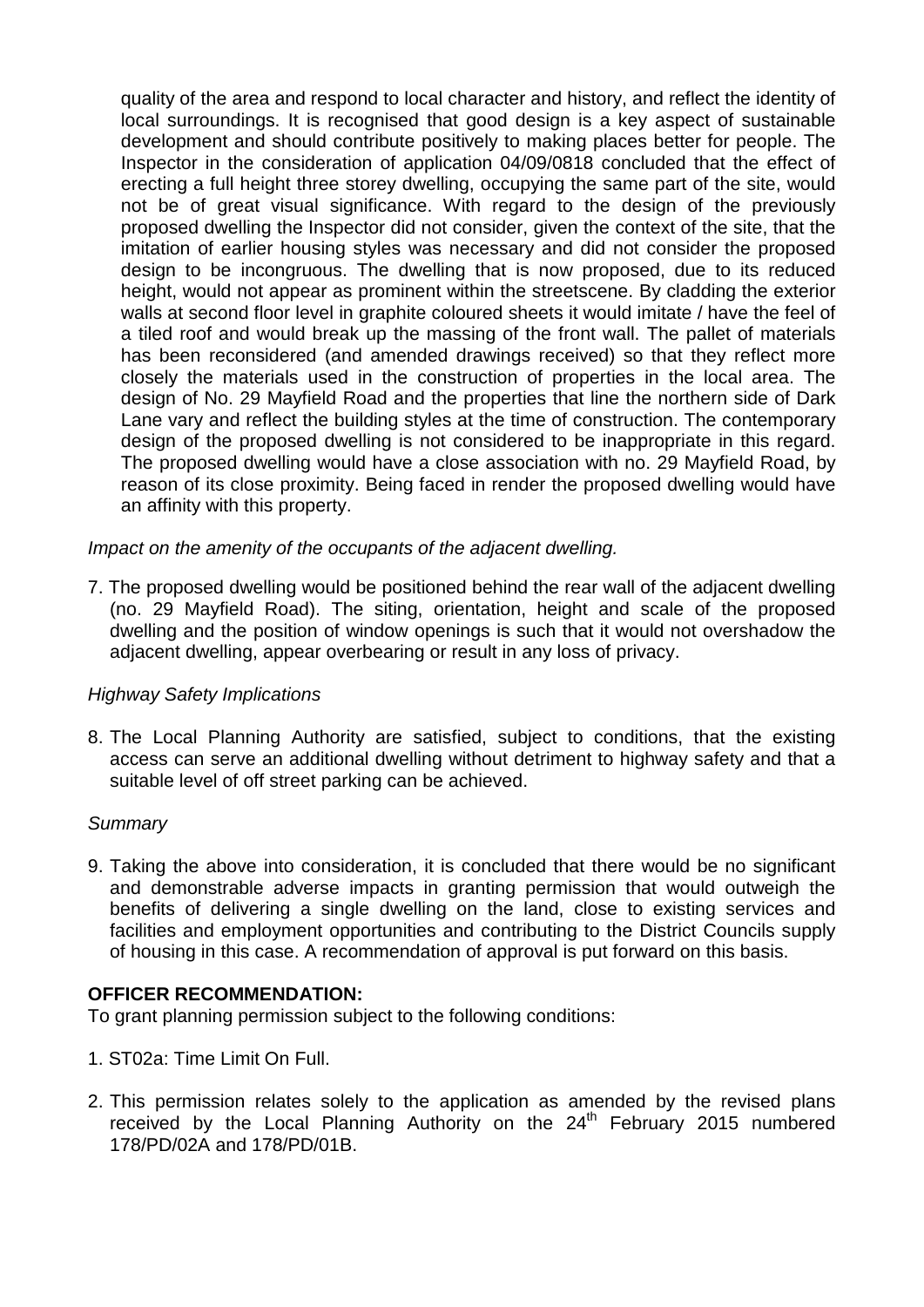- 3. Samples of all materials to be used in the construction of the external surfaces of the proposed dwelling shall be submitted to and approved in writing by the Local Planning Authority prior to the commencement of development. The development shall thereafter be constructed in accordance with the approved details.
- 4. Prior to the commencement of development details of all windows and doors to be installed in the walling of the dwelling hereby approved shall be submitted to and approved in writing by the Local Planning Authority. The submitted details shall include material, finish, depth of reveal, details of any heads, cills and lintels, elevations at a scale of not less than 1:10 and horizontal/vertical frame sections at a scale of not less than 1:2. The development shall thereafter be carried out in accordance with the approved details.
- 5. Before any other operations are commenced (excluding site clearance), space shall be provided within the site curtilage for the storage of plant and materials, site accommodation, loading and unloading of goods vehicles, parking and manoeuvring of site operatives and visitors vehicles, laid out and constructed in accordance with detailed designs to be submitted in advance to the Local Planning Authority for written approval and maintained throughout the contract period in accordance with the approved designs free from any impediment to its designated use.
- 6. The existing access shall be maintained as per the application drawings, constructed with a solid bound material and be provided with 2.4m x 43m visibility splays in either direction (measured up to 1m into the carriageway at the extremity of the splay), the area in advance of the sightlines being maintained clear of any object greater than 1m in height (0.6m in the case of vegetation), relative to adjoining nearside carriageway channel level and maintained as such for the life of the development.
- 7. The premises, the subject of the application, shall not be taken into use until space has been provided within the application site in accordance with the application drawings for the parking and manoeuvring of residents / visitors vehicles (including secure covered cycle parking), laid out, surfaced and maintained throughout the life of the development free from any impediment to its designated use.
- 8. There shall be no gates, chains or other barriers within 5m of the nearside highway boundary and any gates shall open inwards only.

Reasons:

- 1. ST02a.
- 2. For the avoidance of doubt.
- 3. To assist in the selection of appropriate materials and to ensure a satisfactory external appearance of the development in accordance with the aims of Policies SF5 and H9 of the Adopted Derbyshire Dales Local Plan (2005) and guidance contained within the National Planning Policy Framework (2012).
- 4. To ensure a satisfactory external appearance of the development in accordance with the aims of Policies SF5 and H9 of the Adopted Derbyshire Dales Local Plan (2005) and guidance contained within the National Planning Policy Framework (2012).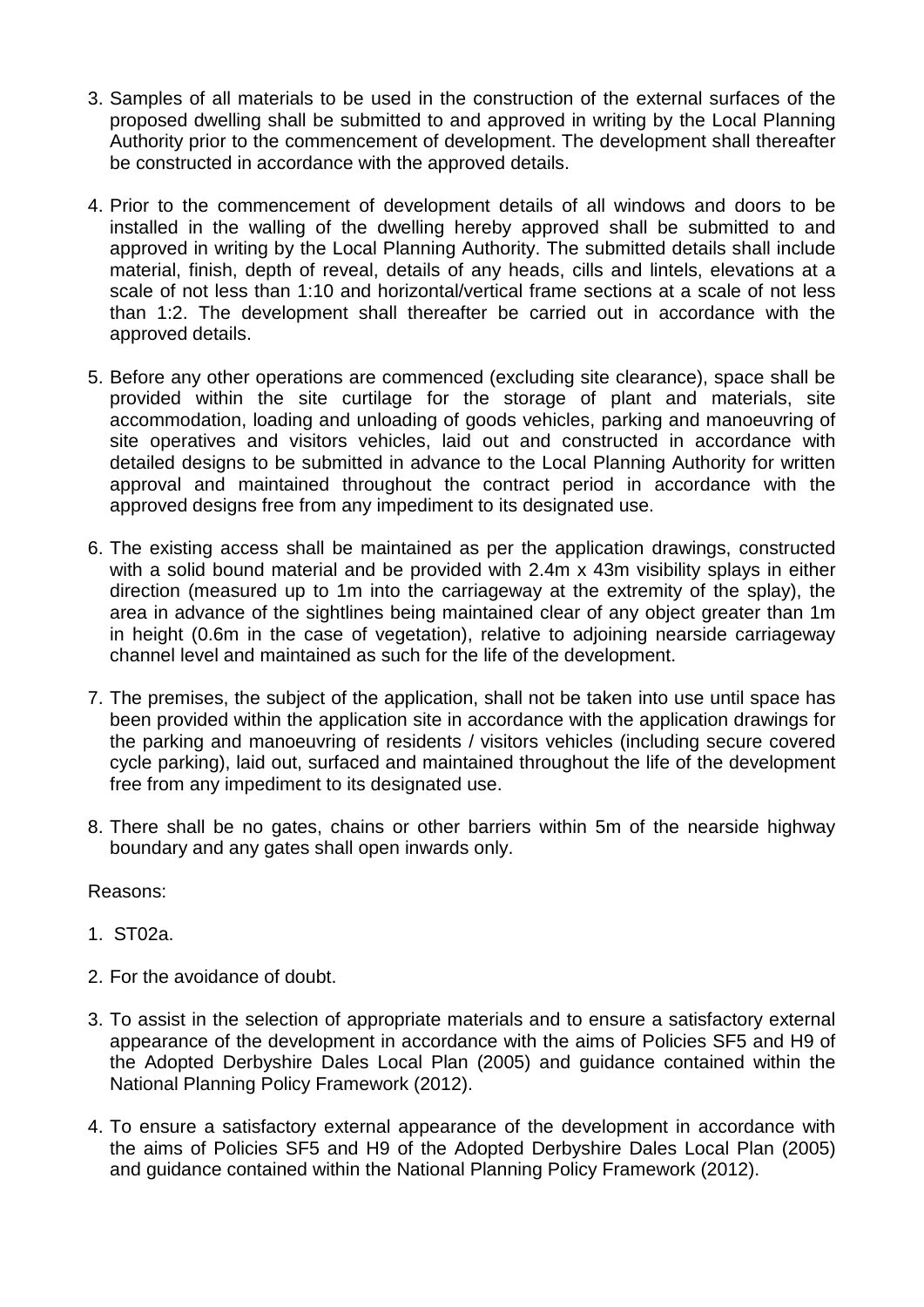- 5. In the interests of highway safety in accordance with the aims of Policy TR1 of the Adopted Derbyshire Dales Local Plan (2005) and guidance contained within the National Planning Policy Framework (2012).
- 6. In the interests of highway safety in accordance with the aims of Policy TR1 of the Adopted Derbyshire Dales Local Plan (2005) and guidance contained within the National Planning Policy Framework (2012).
- 7. In the interests of highway safety in accordance with the aims of Policy TR1 and TR8 of the Adopted Derbyshire Dales Local Plan (2005) and guidance contained within the National Planning Policy Framework (2012).
- 8. In the interests of highway safety in accordance with the aims of Policy TR1 of the Adopted Derbyshire Dales Local Plan (2005) and guidance contained within the National Planning Policy Framework (2012).

Footnotes:

- 1. During the consideration of the application the Local Planning Authority engaged in a positive and proactive dialogue with the applicant which resulted in the submission of scheme that overcame initial concerns regarding the appearance of the proposed dwelling.
- 2. NFA20 Conditions Precedent… Conditions 3, 4, and 5.
- 3. NFA21 Conditions Fee Discharge.
- 4. The Highway Authority recommends that the first 5m of the proposed access driveway should not be surfaced with a loose material (i.e. unbound chippings or gravel etc.). In the event that loose material is transferred to the highway and is regarded as a hazard or nuisance to highway users the Authority reserves the right to take any necessary action against the householder.
- 5. Pursuant to Sections 149 and 151 of the Highways Act 1980, the applicant must take all necessary steps to ensure that mud or other extraneous material is not carried out of the site and deposited on the public highway. Should such deposits occur, it is the applicant's responsibility to ensure that all reasonable steps (e.g. street sweeping) are taken to maintain the roads in the vicinity of the site to a satisfactory level of cleanliness.
- 6. Pursuant to Section 163 of the Highways Act 1980, where the site curtilage slopes down towards the public highway measures shall be taken to ensure that surface water run-off from within the site is not permitted to discharge across the footway margin. This usually takes the form of a dish channel or gulley laid across the access immediately behind the back edge of the highway, discharging to a drain or soakaway within the site.
- 7. Pursuant to Section 50 (Schedule 3) of the New Roads and Streetworks Act 1991, before any excavation works are commenced within the limits of the public highway (including public Rights of Way), at least 6 weeks prior notification should be given to the Director of Environmental Services at County Hall, Matlock (telephone 01629 580000 and ask for the New Roads and Streetworks Section).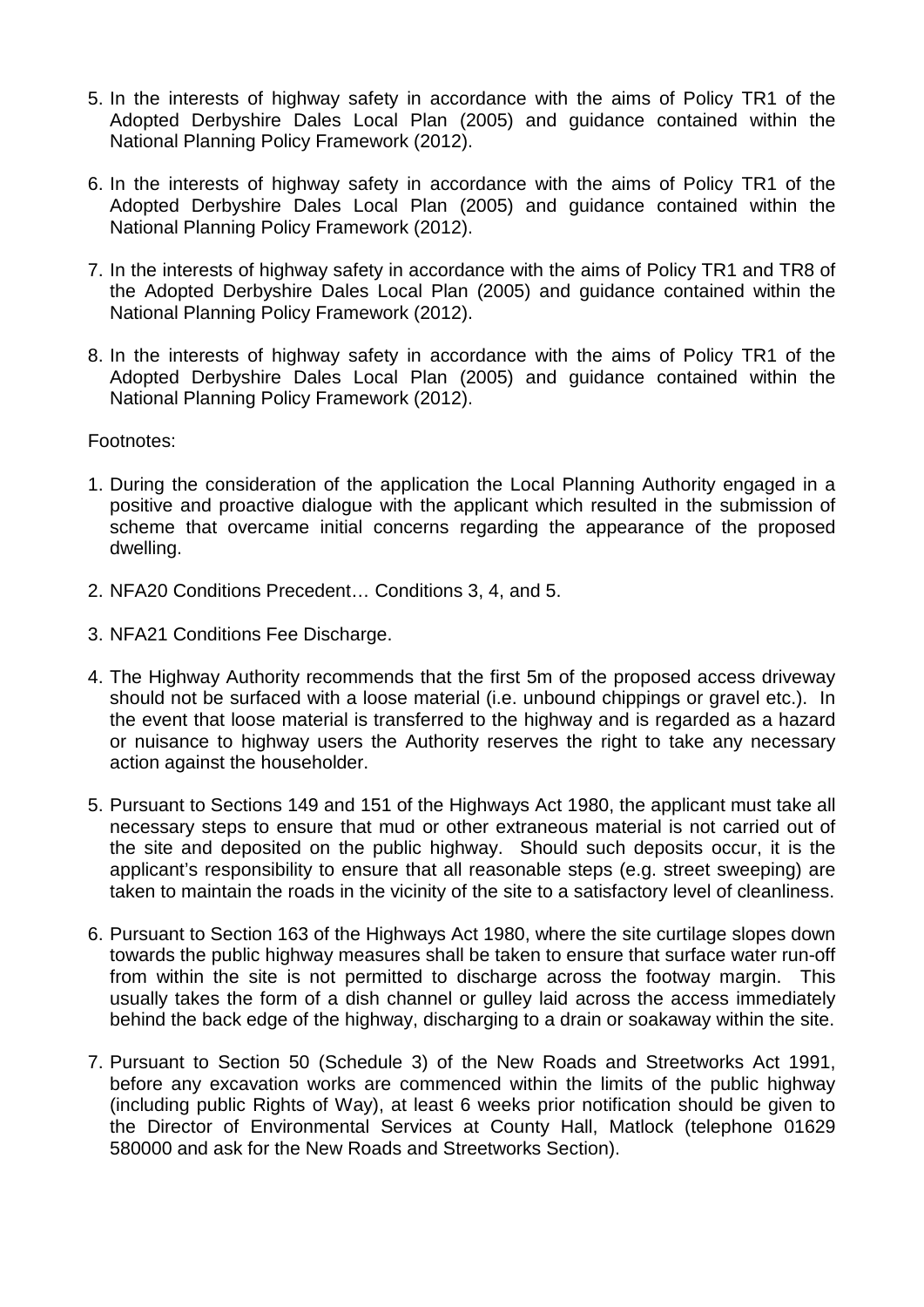This Decision Notice relates to the following documents:

NTS Block Plan As Proposed, and;

Design and Access Statement by Dove Architectural Design Limited received by the District Council on the  $17<sup>th</sup>$  December 2014, and;

1:1250 and 1:100 Scale Site Location and Proposed Dwelling Layout and Cross Section Plan numbered 178/PD/01B;

1:100 Scale Proposed Dwelling Elevations and Section Plan numbered 178/PD/02A;

1:100 Scale Plan Showing the Relationship of the Proposed Dwelling with No. 29 Mayfield Road numbered 178/PD/04, and;

Email and Supporting Photographs from the Applicants Agent received by the District Council on the 24<sup>th</sup> February 2015.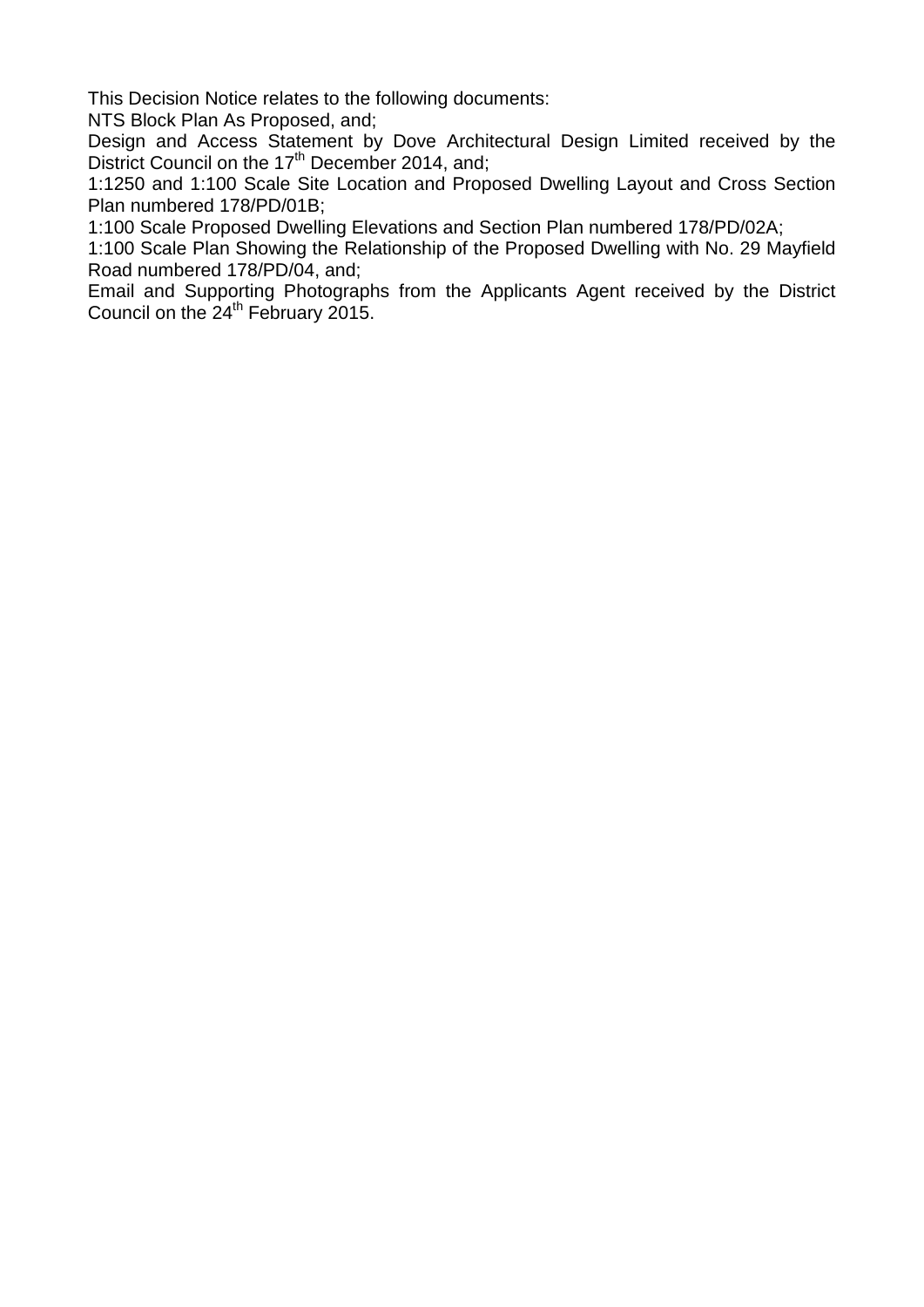## 14/00801/FUL

## Keepers Field, Bulhill Lane, Ireton Wood



Derbyshire Dales DC

1:2,500

Date: 02/04/2015

100019785

Crown Copyright and databse rights (2014) Ordnance Survey (100019785)

Derbyshire Dales District Council,<br>Town Hall, Bank Road, Matlock, Derbyshire DE4 3NN.<br>Telephone; (01629) 761100.<br>website :www.derbyshiredales.gov.uk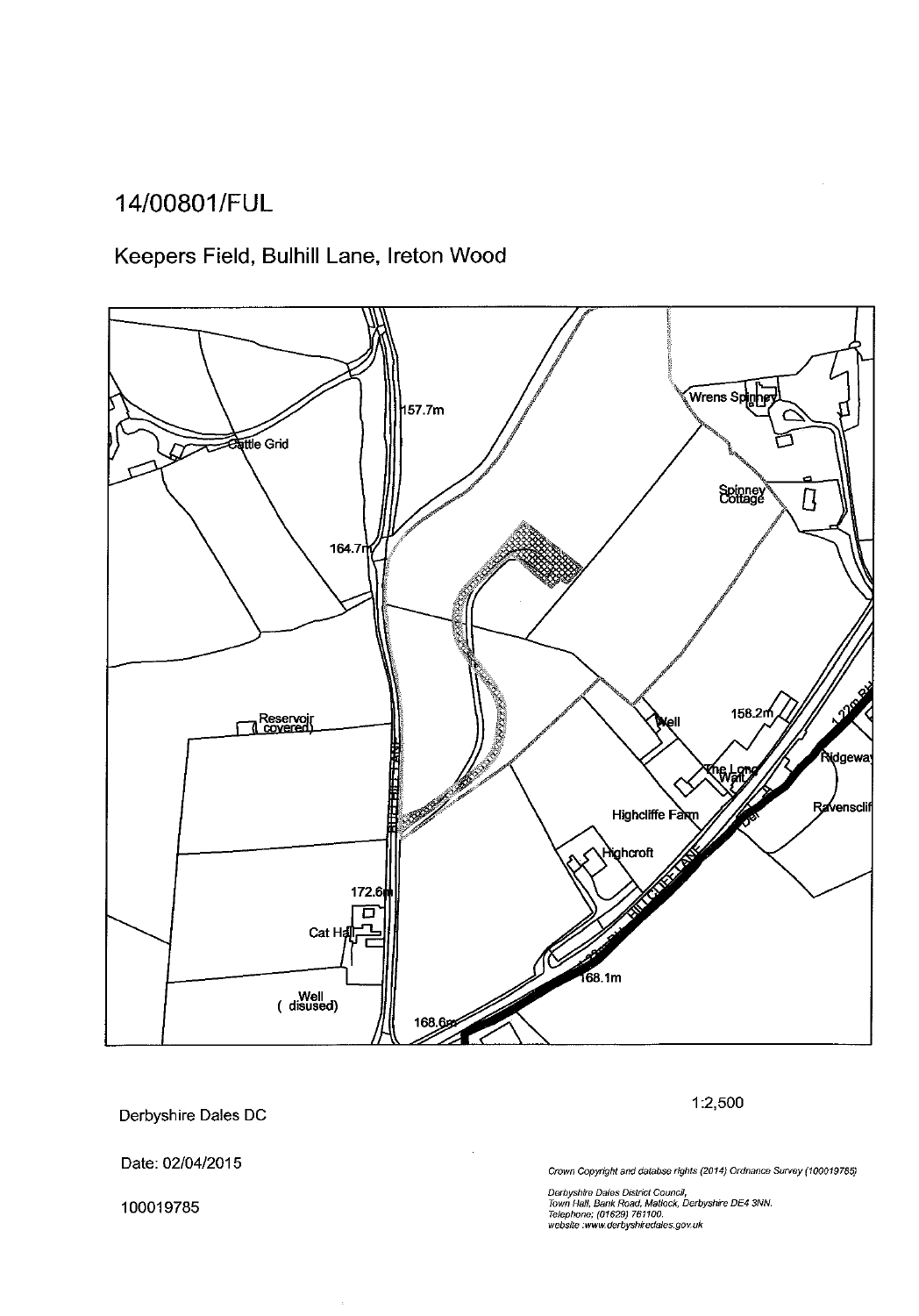#### **14/00801/FUL RETENTION OF MOBILE HOME FOR USE AS TEMPORARY RURAL WORKERS DWELLING FOR A PERIOD OF 5 YEARS, KEEPERS FIELD, BULLHILL LANE, IRETON WOOD FOR MR. M. GOODWIN**

| Parish Council:   | <b>Hulland Ward</b> | Date of receipt: 16.12.2014 |
|-------------------|---------------------|-----------------------------|
| Application type: | Full                | Case Officer: Mr. W. Shaw   |

#### **INTRODUCTION:**

This application relates to an existing mobile home which was originally granted planning permission, on appeal, for a temporary 3 year period on 13<sup>th</sup> November 2009. A further application, received on 13<sup>th</sup> September 2012 sought another 3 year temporary period for the mobile home to allow the occupier, a person engaged in a game bird rearing business, to remain in residence as an essential worker, at his business premises. After due consideration, and notwithstanding a recommendation of refusal based on a lack of financial viability and failure to demonstrate that the business was a sustainable enterprise, members determined to be in favour of the application, but for a further 18 months only and not 3 years, as applied for. Having noted that the business had experienced difficult operating conditions due to the economy Members considered that the extension to the temporary period that the mobile home could remain on site should enable the applicant to develop and operate a sustainable business, including one that has financial viability, which would ultimately enable a permanent dwelling to be afforded by the business.

The temporary 18 month period expired on  $24<sup>th</sup>$  October 2014, and, without any communication from the applicant the Council initially served a breach of condition notice. However, a further application (the subject of this report) was received on 16<sup>th</sup> December 2014 and validated on  $29<sup>th</sup>$  December 2014. Following a period of consideration the Council issued an Enforcement Notice, dated  $3<sup>rd</sup>$  February 2015, which the applicant has lodged an appeal against. It is also the case that an appeal has also been lodged against the 'non determination' of this application which seeks to retain the mobile home on site for a further 5 year period.

As the Council is now unable to formally determine this application, Members are now requested to advise whether or not they would have been in favour of the application. The resolution arrived at may then be referred to the Planning Inspectorate for information in the consideration of the latest appeals concerning this particular site.

#### **THE SITE AND SURROUNDINGS:**

The application relates to a temporary mobile home located on the applicant's game bird rearing enterprise located off Bullhill Lane at Turnditch. The temporary dwelling is positioned in a middle part of some 4 hectares of land upon which there are numerous timber bird shelters, an aviary enclosure, a storage container and the caravan in which the applicant resides. Access is through a recessed gate from Bullhill Lane along a track which winds up and over a crest before reaching a parking area next to the caravan.

The site is for the most part enclosed by well-established hedgerow, including one passing through a middle part of the premises in a southwest to northeast direction. A number of dwellings are located beyond the premises southern and eastern boundaries; a public footpath borders the northern perimeter of the enterprise.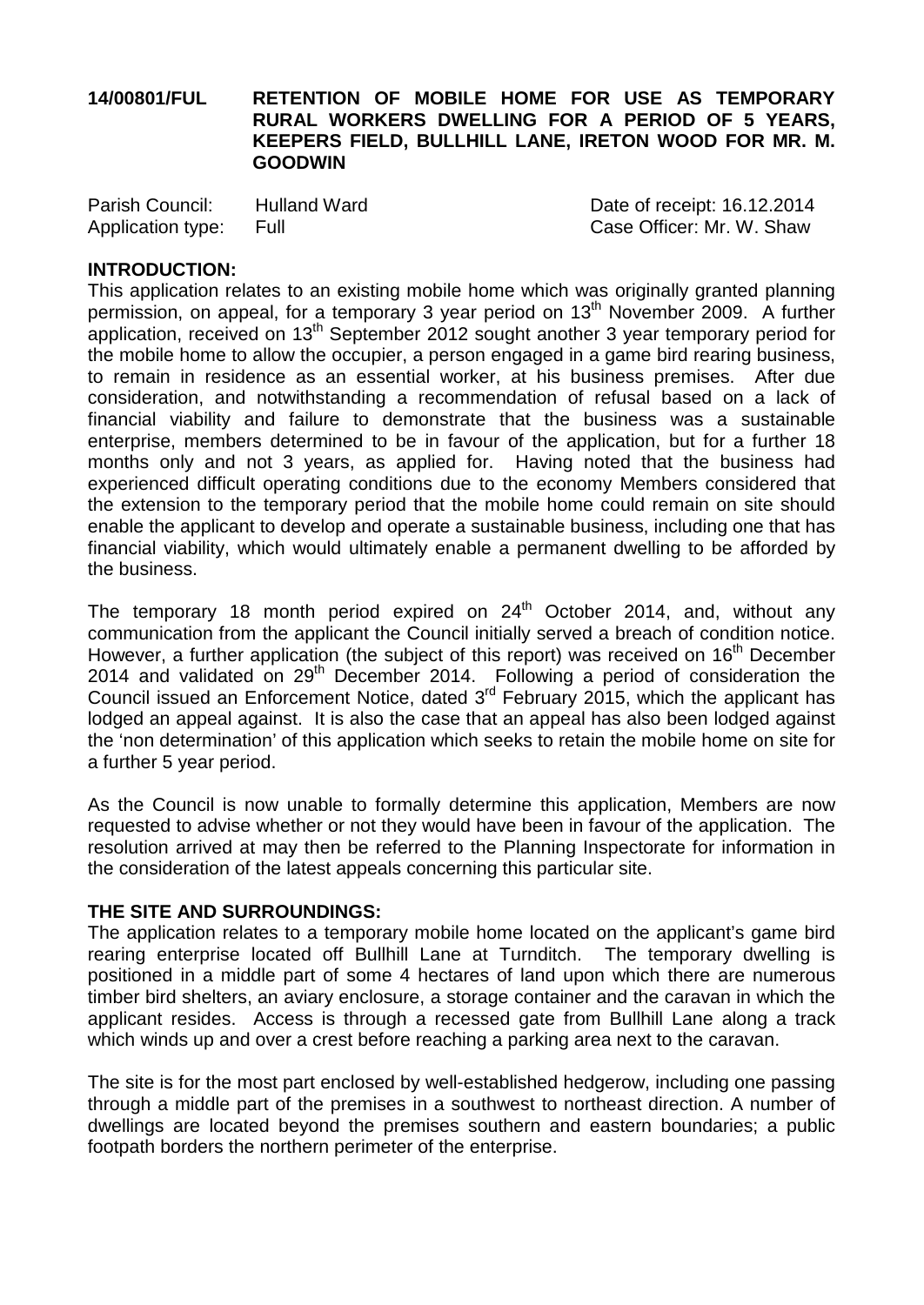#### **THE APPLICATION:**

The application seeks to retain the existing mobile home upon the application site for use as a rural workers' dwelling for a further temporary period of 5 years.

A supporting statement dated December 2012, advises that the 18 month temporary period previously granted has not afforded the applicant time to develop the business to its full potential. Difficult personal circumstances have brought financial pressures which, in turn, have constrained investment. This has been exacerbated by the short length of the permission which has also been a constraint on investment. Nevertheless the business remains viable and provides the applicant with full-time employment. Reference is made to the National Planning Policy Framework having replaced PPG7 and there no longer being the need for a financial justification, as well as a functional need, for a rural worker dwelling. The Statement refers to Adopted Local Plan Policies H4 and H7 both allowing for houses outside Settlement Framework boundaries where the dwelling is essential for the operation of a rural business that needs to be in such a location. However, Policy H7 refers to the functional and financial tests of PPG7 which are replaced by the National Planning Policy Framework, in which there is no such requirement.

Paragraphs 214 and 215 of the National Planning Policy Framework are cited which allowed for decision-makers to give full weight to Local Plan policies adopted since 2004, for a further 12 months, following publication of the National Planning Policy Framework in March 2012, even if there is a limited degree of conflict with the Framework. After this period, due weight may only be given to relevant policies in existing plans according to their degree of consistency with the Framework. Hence, it must, therefore, be questioned whether Policy H7 can continue to be given weight as it requires tests which no longer form part of National Policy.

The Statement refers back to the Appeal Inspector accepting that this development was in compliance with the criteria set out in the Local Plan Policy, and as there has been no change in relevant Local Plan Policy, that clearly remains the case. Reference is made to Paragraphs 18, 19 and 28 of the National Planning Policy Framework which relate to economic growth to create jobs and prosperity; for the planning system to encourage sustainable growth and not act as an impediment to it and that planning should support economic growth in rural areas. The Statement refers to paragraph 55 of the National Planning Policy Framework which advises that to promote sustainable development in rural areas Local Planning Authorities should allow isolated homes in the countryside where there is an essential need for a rural worker to live permanently at or near their place of work in the countryside. Significant weight must thus be placed on the need to support economic growth through the planning system.

The Statement adds it is evident that since the appeal decision national guidance now reflects even greater support for rural enterprise and for housing to support such enterprises.

The game farm business is now well established, it has been operating successfully for more than 5 years and benefits from a permanent permission by virtue of the appeal decision in 2009. The Inspector accepted that the enterprise is capable of being viable and sustainable. Both the Council and the Inspector agreed (at the 2009 Appeal) that a rural business of this nature cannot function without a permanent presence of a worker to be readily available and the mobile home is well sited to be the functional requirements of the enterprise.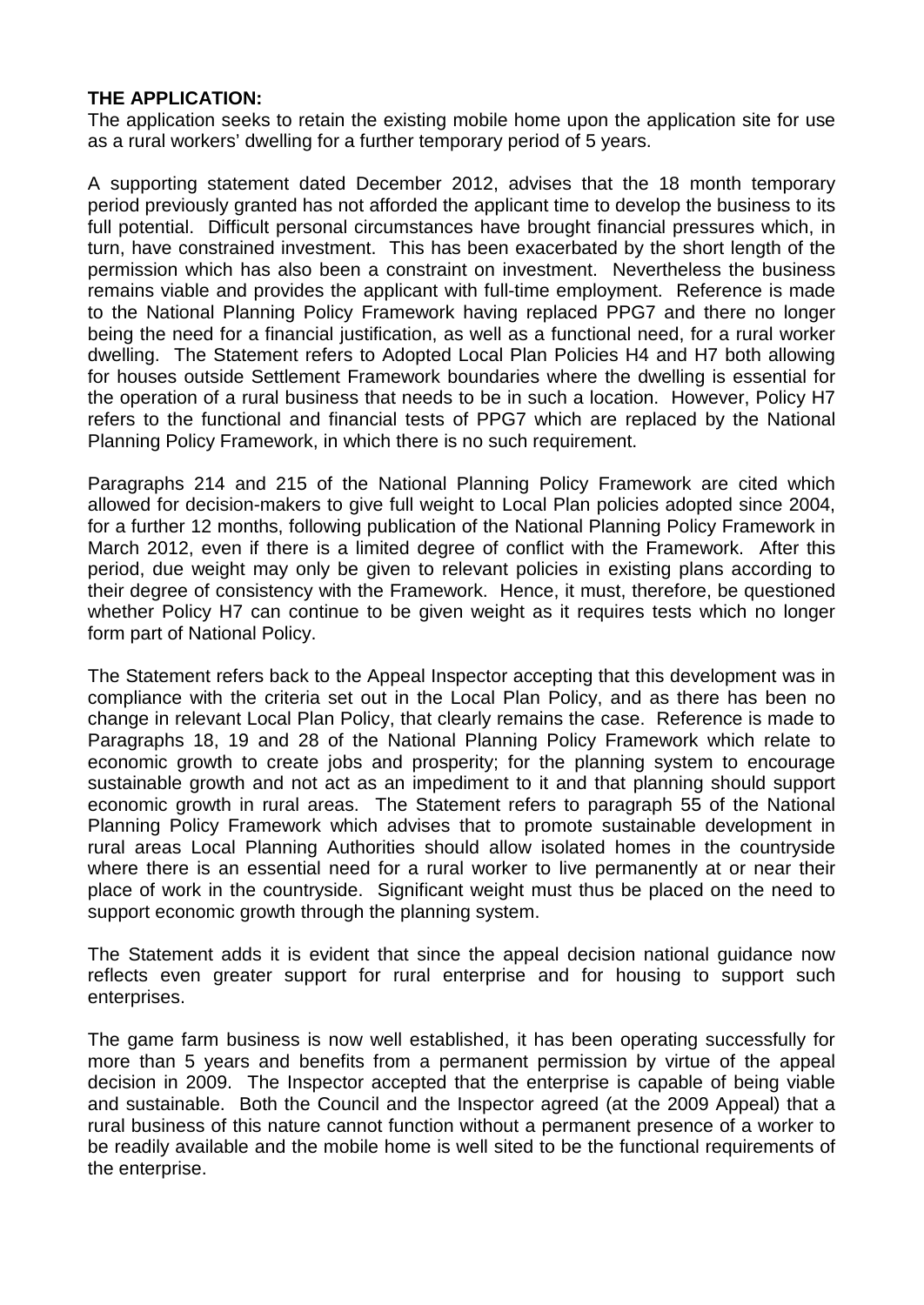On the issue of its impact on landscape character, the Appeal Inspector stated that even in winter he did not consider that the mobile home would be harmful to any significant extent on the character and appearance of the countryside.

The Statement concludes that whilst the business is already viable and well-established the 18 month period granted by the most recent permission has not enabled the applicant to develop the business to its full potential and has been a constraint on investment. The mobile home was accepted by the Appeal Inspector in 2009, based on National and Local Policy. He accepted that the functional need had been met and that the financial test could be met. The visual impact of the mobile home was not significantly harmful. The only change in national planning policy context has been for greater encouragement for rural enterprise and a relaxation of controls over houses for rural workers. There can be no justification for a refusal to renew the permission for a further period, indeed it can be argued that under current guidance a permanent permission is justified. However, this application merely seeks a permission for a further 5 years.

#### **RELEVANT HISTORY:**

APP/P1045/W/15/3005486 – Appeal against Enforcement Notice relating to Removal of Mobile Home – Pending.

12/00547/FUL: Retention of Mobile Home for Use as Temporary Rural Worker Dwelling for a Period of 3 Years – Granted (for 18 month period only)

08/00554/TEMP: Siting of mobile home for use as temporary agricultural workers dwelling in connection with game farm business – Refused (appeal allowed)

Appeal Ref: APP/P1045/C/09/210674 – Appeal against an enforcement notice. The breach of planning control as alleged in the notice was without planning permission:

- 1. the material change of use of the land to use for the stationing of a mobile home for the purposes of human habitation,
- 2. unauthorised engineering operations comprising the formation and surfacing of an access driveway across the land.
- 3. unauthorised building operations comprising the erection of numerous fenced enclosures and structures on the land which are utilised for the rearing of game birds.

(Appeal allowed)

#### **CONSULTATIONS:**

Local Highway Authority:

No objection subject to agricultural occupancy restriction to support agricultural operations on surrounding controlled farmland.

Parish Council:

The Parish Council have not received any adverse comments about this application. Providing the applicant can produce accounts to show that this unit is a workable business venture, there are no objections.

#### **REPRESENTATIONS:**

A local resident objects to the application for the following reasons.

From the very beginning almost every requirement and regulation for a rural enterprise has been abused. An extension of occupation of the mobile home was agreed to by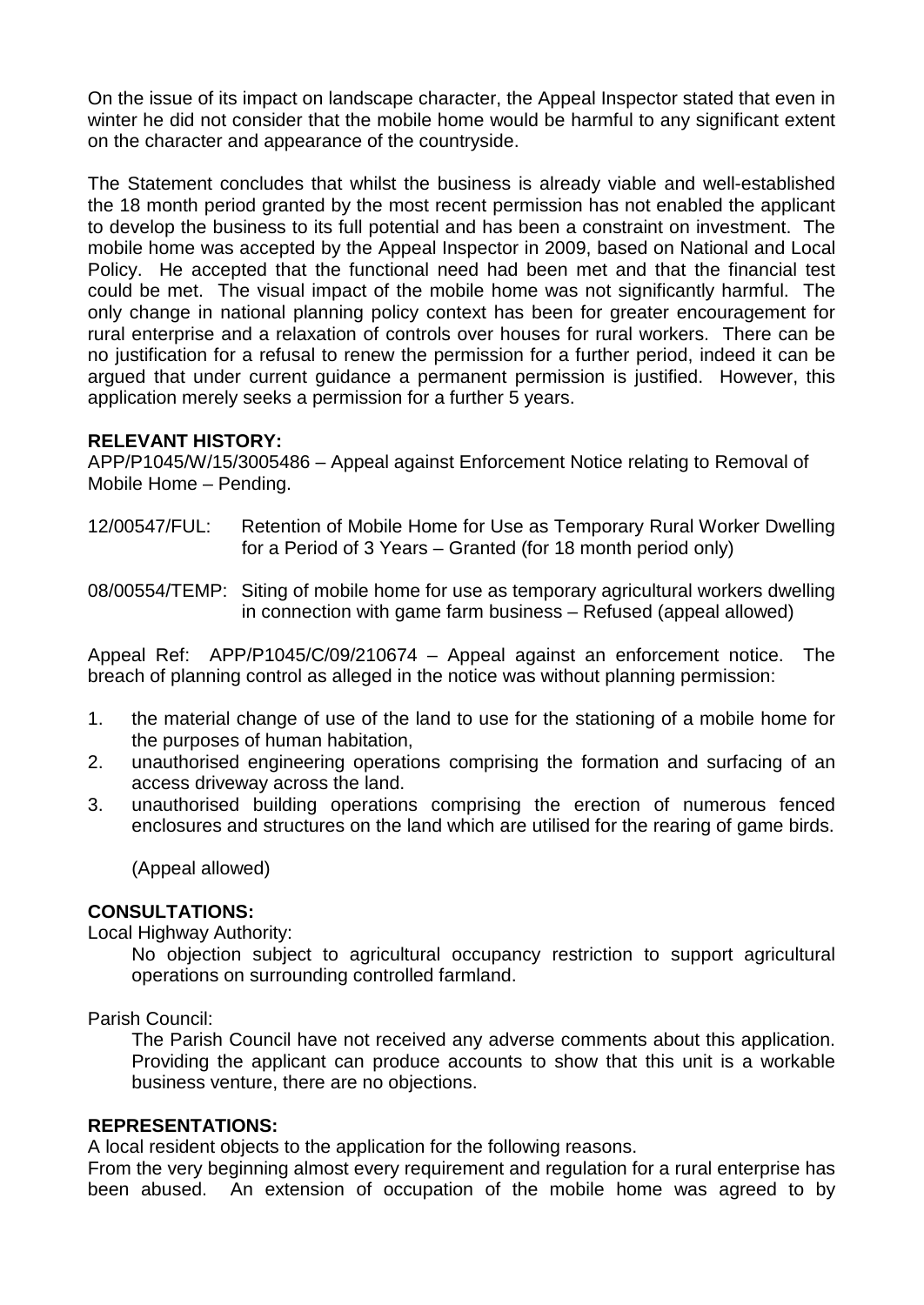Councillors contrary to the Officer recommendation and facts. The enterprise has failed and, as a result, both the Council and other parties have suffered considerable expense and inconvenience. Yet one more attempt is being made to retain occupation of the mobile home illegally sited and occupied from the beginning. I wish to register the strongest opposition to any further concession in this respect, further I request that all vestiges of occupation be removed from the site and, with respect, may I suggest every statement made in support is carefully vetted.

#### **POLICIES:**

- 1. Adopted Derbyshire Dales Local Plan (2005)
	-
	- SF4: Development In The Countryside<br>SF5: Design And Appearance of Devel Design And Appearance of Development
	- H4: Housing Development Outside Settlement Framework Boundaries
	- H9: Design And Appearance Of new Housing
	- NBE8: Landscape Character
	- NBE12: Foul Sewage
	- NBE26: Landscape Design In Association With New Development
	- TR1: Access Requirements And The impact Of New Development
	- TR8: Parking Requirements For New Development
- 2. National Planning Policy Framework (2012)

#### **ISSUES:**

- 1. As with the previous application for the retention of the mobile home, granted for a period of 18 months, instead of the 3 year period applied, the main issue to consider is whether there is relevant planning policy justification for the mobile home to remain on site for a further 5 year period.
- 2. Firstly, by way of background, the Inspector who dealt with the original appeals relating to the game bird rearing enterprise and the temporary mobile home, came to the following conclusions. First, there was a firm intention and an ability of the appellant to develop the enterprise as proposed. He also considered that it is essential for the proper functioning of the enterprise for a worker to be readily available at most times. The Inspector noted that the appellant's profit and loss account showed a profit, albeit below the minimum agricultural wage. Also there was no business plan nor detailed financial projections. The Inspector considered the appellant's intentions to develop the business to incubate and hatch eggs to save costs, which was stated to lead to business profitability, in excess of £20,000, although detailed costs associated with this were unclear. Also, there was a business loan which the appellant stated would appear in the next set of accounts. However, the Inspector considered that there was just sufficient information for him to conclude that the financial aspect of the enterprise had been properly considered by the appellant and that the enterprise 'could' be viable in the future. This can be tested again with the benefit of more sets of accounts at such time as the appellant may reapply for planning permission. Hence, the mobile dwelling was approved for a temporary 3 year period and the game bird rearing enterprises became lawful. (The Council contended that the enterprise had not been planned on a sound financial basis).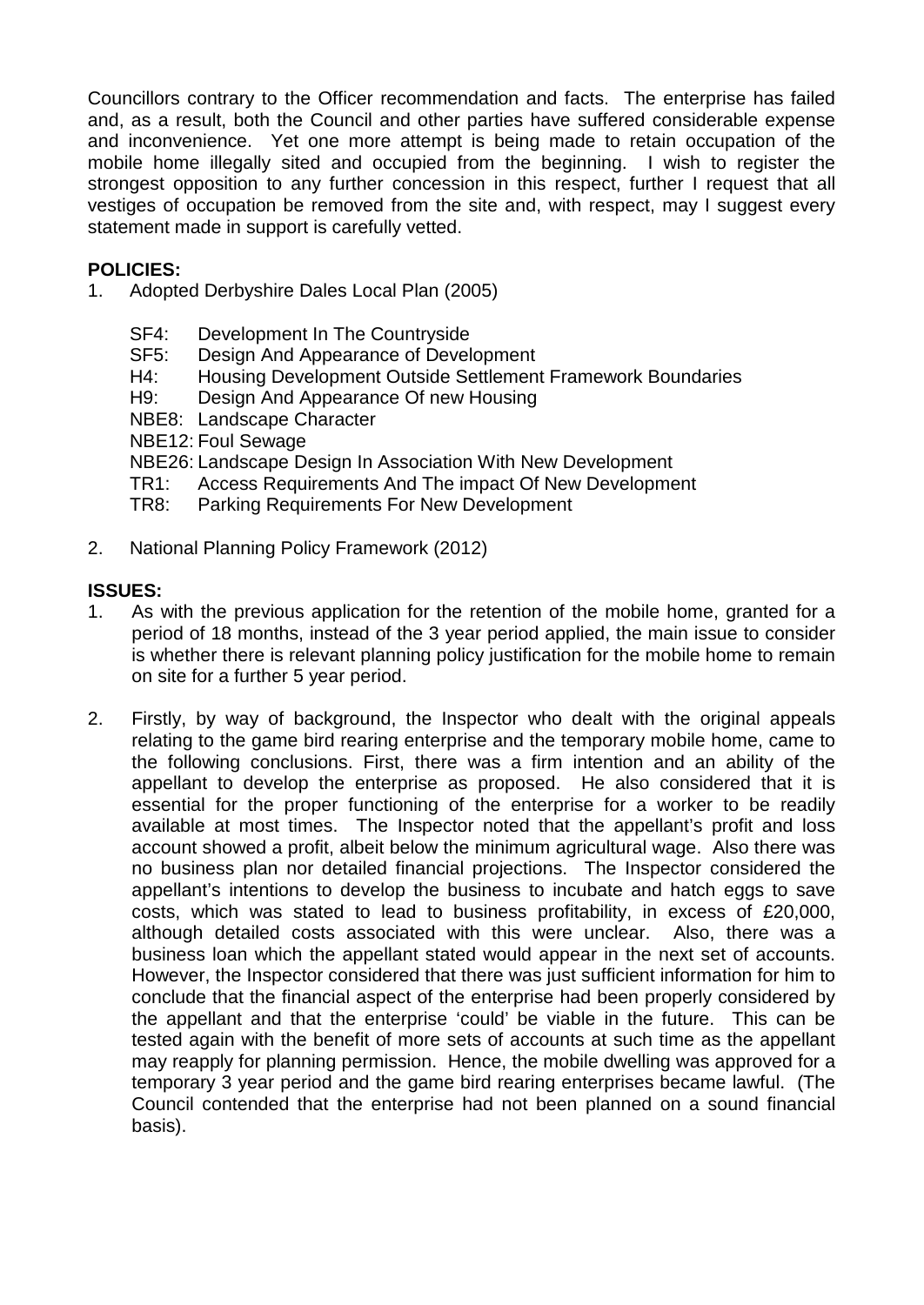- 3. In September 2012, a further application, referenced 12/00547/FUL, was submitted to retain the temporary mobile home in situ for a further 3 year period. The reason put forward why a permanent dwelling could not be funded by the enterprise, and hence the need for the temporary dwelling to remain at the site, was that a 'double dip' recession had hit the leisure industry for which the enterprise produces and supplies game birds. The Agricultural Consultant representing the applicant set out a business plan for the enterprise, including changes to operations with the aim of it becoming 'completely self-sufficient' during 2013, in terms of rearing pheasant chicks. The Consultant provided a detailed trading profit and loss account for year ending March 2011 and a balance sheet for 2010, showing a profit of £13,404 to the 31<sup>st</sup> March 2011.
- 4. The further 18 months being granted to allow the mobile home to remain on site, and for the applicant to develop a viable rural enterprise, expired on  $24<sup>th</sup>$  October 2014. The applicant did not engage in further negotiation either before the deadline nor indeed afterwards when the mobile home once more became unauthorised. Hence, the Council commenced proceedings to regularise the breach of planning control, and have the temporary mobile home removed from the premises.

This latest application refers to the business being 'viable and well-established' but offers no financial information to confirm its viability, and as such, in the Council's opinion, its sustainability. The Supporting Statement argues that there is no reference to a need for any 'financial' justification in the National Planning Policy Framework, for rural worker dwellings, the only reference at Paragraph 55 is to 'the essential need for a rural worker to live permanently at or near their place of work in the countryside'. However, at the start of paragraph 55 it begins with 'to promote sustainable development in rural areas' and refers to the special circumstances where new isolated homes may be justified, in the countryside. It is considered that sustainable development should be economically viable development, otherwise, new business ventures with only the potential to become viable could be introduced into rural areas, with essential worker dwellings, which do not thereafter need to be removed even if the business fails to be viable. It is the case that the mobile home has been on site for around 6 years, yet the applicant has still not produced satisfactory financial information to demonstrate that his enterprise is sustainable. The Agricultural Consultant associated with application 12/00547/FUL, when the National Planning Policy Framework was in force, saw fit to present financial information to support the case for the mobile home to remain in place. Without information to demonstrate that the game bird rearing business is a viable enterprise, as claimed in the Supporting Statement, the justification for the mobile home to remain on site has not been demonstrated.

5. The outcome of this particular application is now down to a Planning Inspector as the applicant has lodged an appeal against 'non determination'. However, it is considered inappropriate for the mobile home to remain on site for a further period of 5 years. Hence, had the Council been able to determine this application the recommendation would be one of refusal based on the case set out above, which, in short, relates to the enterprise failing to demonstrate either its current or potential future sustainability, to justify the mobile home being retained.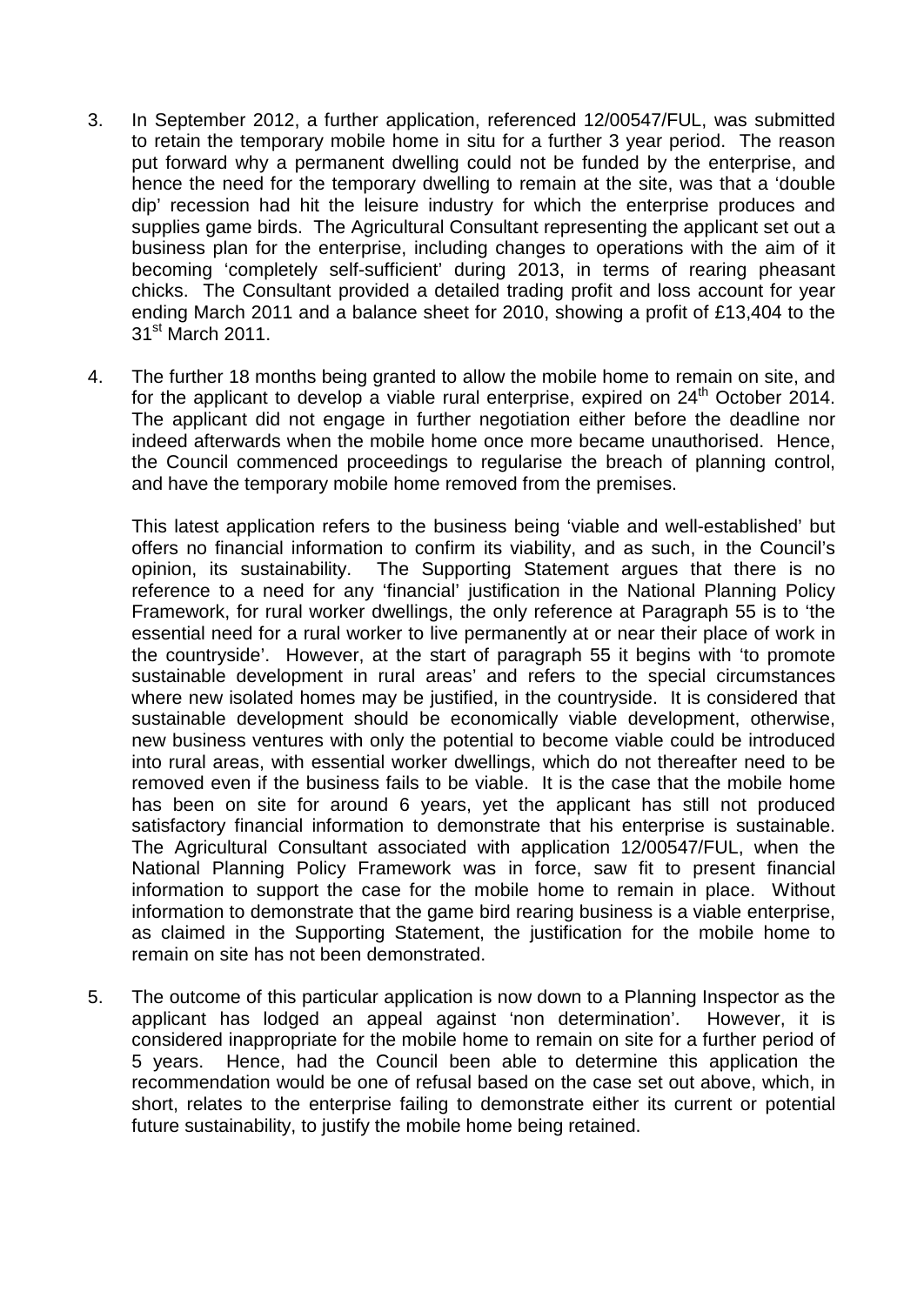#### **OFFICER RECOMMENDATION:**

That Members resolve whether or not they would have been in favour of the application to retain the mobile home as a temporary rural worker dwelling for a further period of 5 years (Committee's resolution may then be forwarded to the Planning Inspectorate for consideration).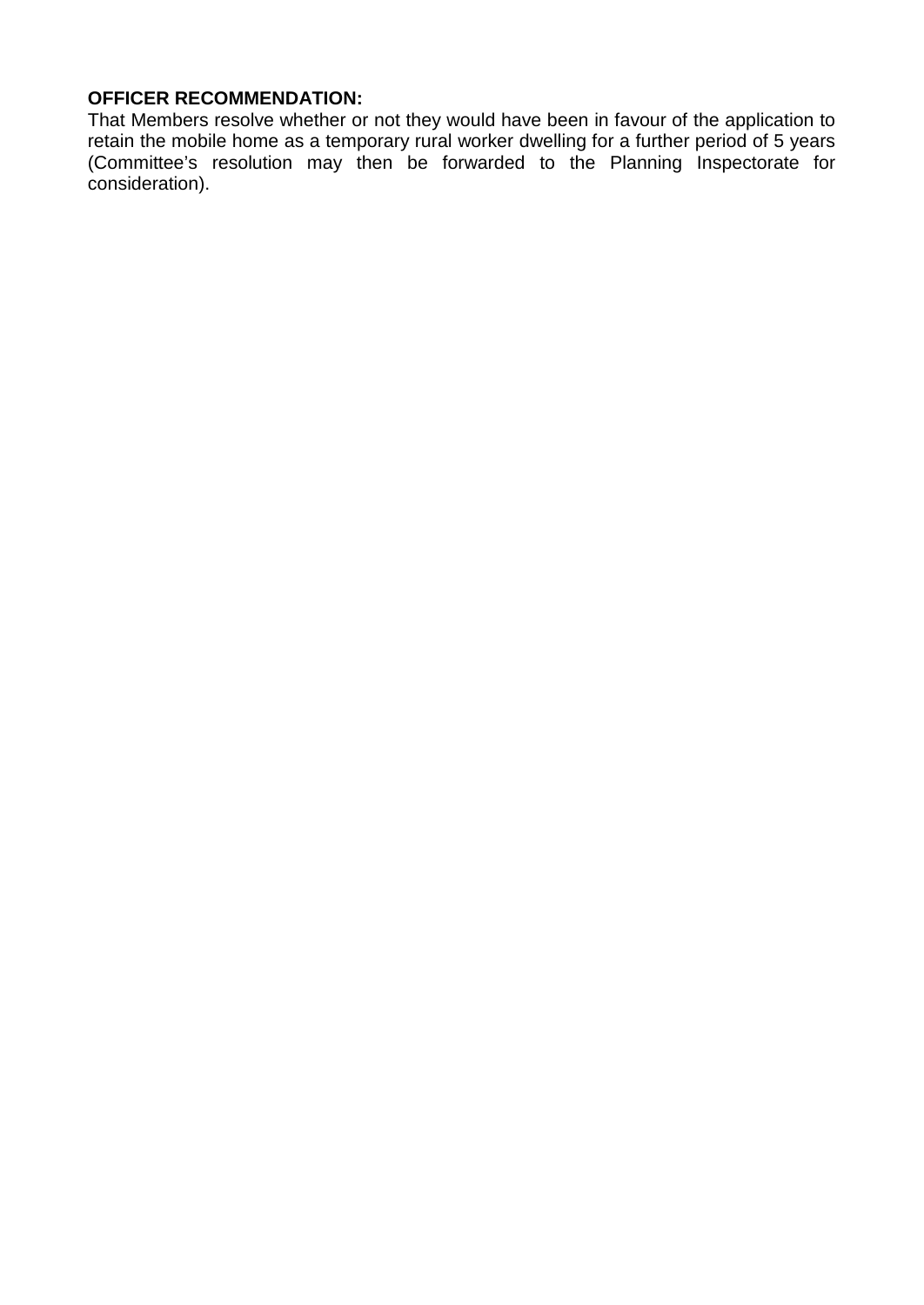#### **NOT CONFIDENTIAL** - For public release

### SOUTHERN AREA PLANNING COMMITTEE  $-14^{\text{th}}$  April 2015

#### **PLANNING APPEAL – PROGRESS REPORT**

#### Report of the Corporate Director

| <b>REFERENCE</b>                 | <b>SITE/DESCRIPTION</b>                              | <b>TYPE</b> | <b>DECISION/COMMENT</b>                                    |
|----------------------------------|------------------------------------------------------|-------------|------------------------------------------------------------|
| ENF/12/00093                     | Roston Inn, Mill Lane, Roston                        | <b>WR</b>   | Appeal being<br>processed                                  |
| 13/00710/FUL                     | <b>Bradley Pastures, Bradley</b>                     | <b>WR</b>   | Appeals dismissed<br>- copy of appeal<br>decision attached |
| 13/00689/CLEUD                   | Marston Lane, Doveridge                              | <b>WR</b>   | Appeals dismissed<br>- copy of appeal<br>decision attached |
| 13/00818/FUL                     | Bradley Nook Farm,<br><b>Hulland Ward</b>            | <b>WR</b>   | Appeal being<br>processed                                  |
| 14/00331/CLPUD                   | <b>Headlow Fields Farm, Snelston</b>                 | <b>WR</b>   | Appeal being<br>processed                                  |
| 14/00408/PDA                     | Overtown Farm, Overtown,<br>Hognaston                | <b>WR</b>   | Appeal being<br>processed                                  |
| 13/00529/FUL &<br>13/00530/LBALT | <b>Waldley Manor, Marston</b><br>Montgomery          | <b>WR</b>   | Appeals dismissed<br>- copy of appeal<br>decision attached |
| 14/00362/PDA                     | Firs Farm, Cubley Common                             | <b>WR</b>   | Appeal allowed -<br>copy of appeal<br>decision attached    |
| 14/00429/PDA                     | The Cedars, Hollington                               | <b>WR</b>   | Appeal dismissed<br>- copy of appeal<br>decision attached  |
| 14/00664/PDA                     | Kingsgrove Farm, Brailsford                          | <b>WR</b>   | Appeal being<br>processed                                  |
| 14/00801/FUL                     | Keepers Field, Bullhill Labne,<br><b>Ireton Wood</b> | <b>WR</b>   | Appeal being<br>processed                                  |
| ENF/14/00082                     | Keepers Field, Bullhill Labne,<br><b>Ireton Wood</b> | <b>WR</b>   | Appeal being<br>processed                                  |
| 14/00641/FUL                     | Parkfield Byre, Offcote, Kniveton                    | <b>WR</b>   | Appeal being<br>processed                                  |

WR - Written Representations

IH - Informal Hearing

LI - Local Inquiry

HH - Householder

#### **OFFICER RECOMMENDATION:**

That the report be noted.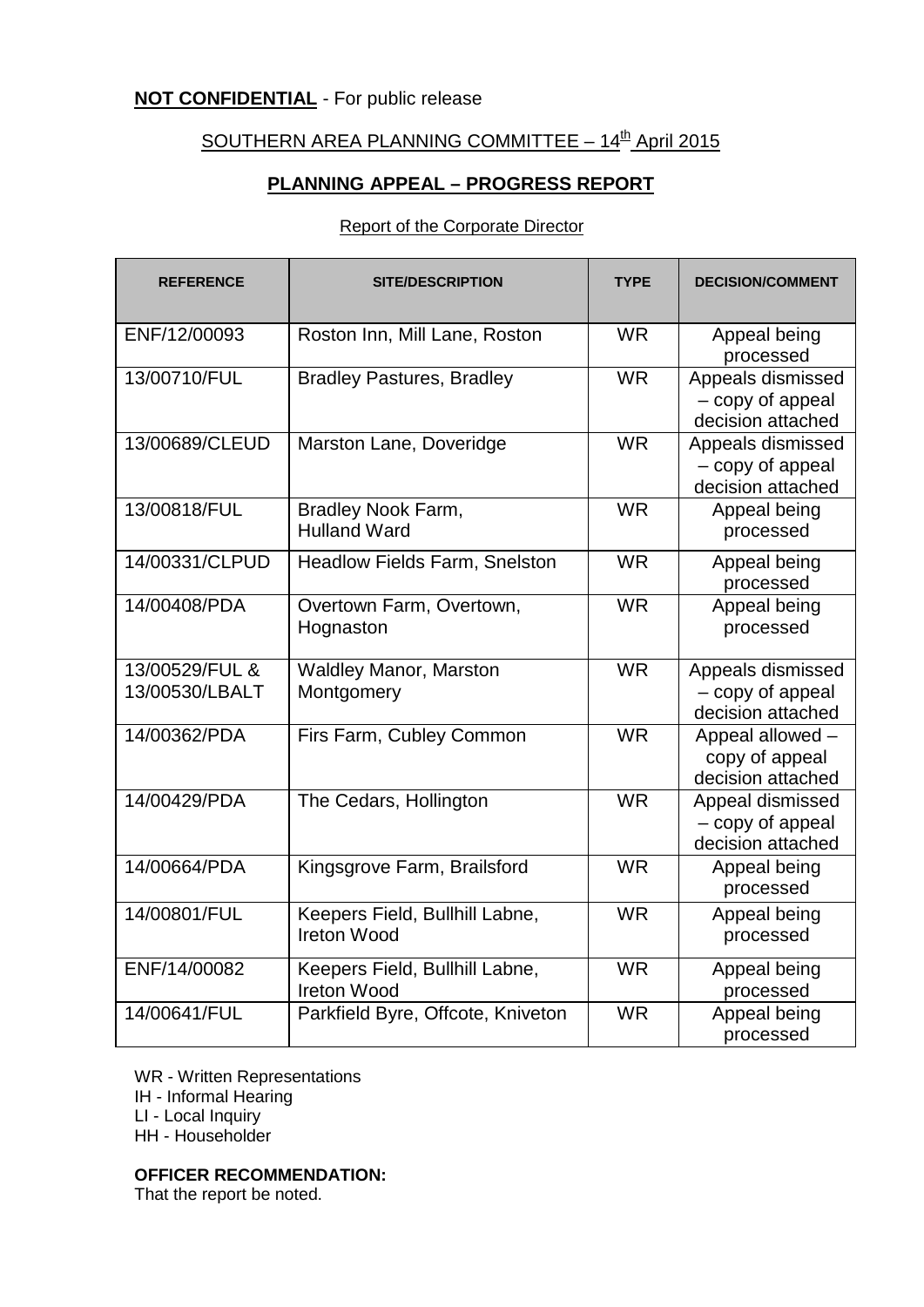

## **Appeal Decision**

Site visit made on 27 January 2015

#### **by Michael R Moffoot DipTP MRTPI DipMgt MCMI**

**an Inspector appointed by the Secretary of State for Communities and Local Government** 

#### **Decision date: 19 March 2015**

#### **Appeal Ref: APP/P1045/A/14/2217296 Bradley Pastures, Bradley, Ashbourne, Derbyshire DE6 1LP**

- The appeal is made under section 78 of the Town and Country Planning Act 1990 against a refusal to grant planning permission.
- The appeal is made by Mr Jonathan Archer against the decision of Derbyshire Dales District Council.
- The application Ref: 13/00710/FUL, dated 1 October 2013, was refused by notice dated 12 March 2014.
- The development proposed is erection of a single wind turbine generator with 75m hub height.

#### **Decision**

1. The appeal is dismissed.

#### **Main Issues**

- 2. The main issues in this case are:
	- (i) the effect of the proposed development on the character and appearance of the surrounding area, including the cumulative effect;
	- (ii) the effect of the proposal on the living conditions of the occupiers of dwellings in the locality with particular reference to outlook, noise and disturbance and shadow flicker; and
	- (iii) whether the environmental and economic benefits of the scheme would be sufficient to outweigh any harm that may be caused.

#### **Reasons**

#### *Policy background*

- 3. Amongst other things, Policy SF4 of the *Derbyshire Dales Local Plan* (2005) only permits development in the countryside where the proposal is appropriate in nature and scale to a rural area, preserves or enhances the character and appearance of the countryside and minimises any adverse impact on the local environment. Policy NBE8 states that permission will only be granted for development that protects or enhances the character, appearance and local distinctiveness of the landscape.
- 4. Policy CS5 provides for renewable energy installations where it can be demonstrated that the benefits of renewable energy production outweigh any adverse impact the development has on the immediate and wider environment; it does not create unacceptable problems in terms of the relationship between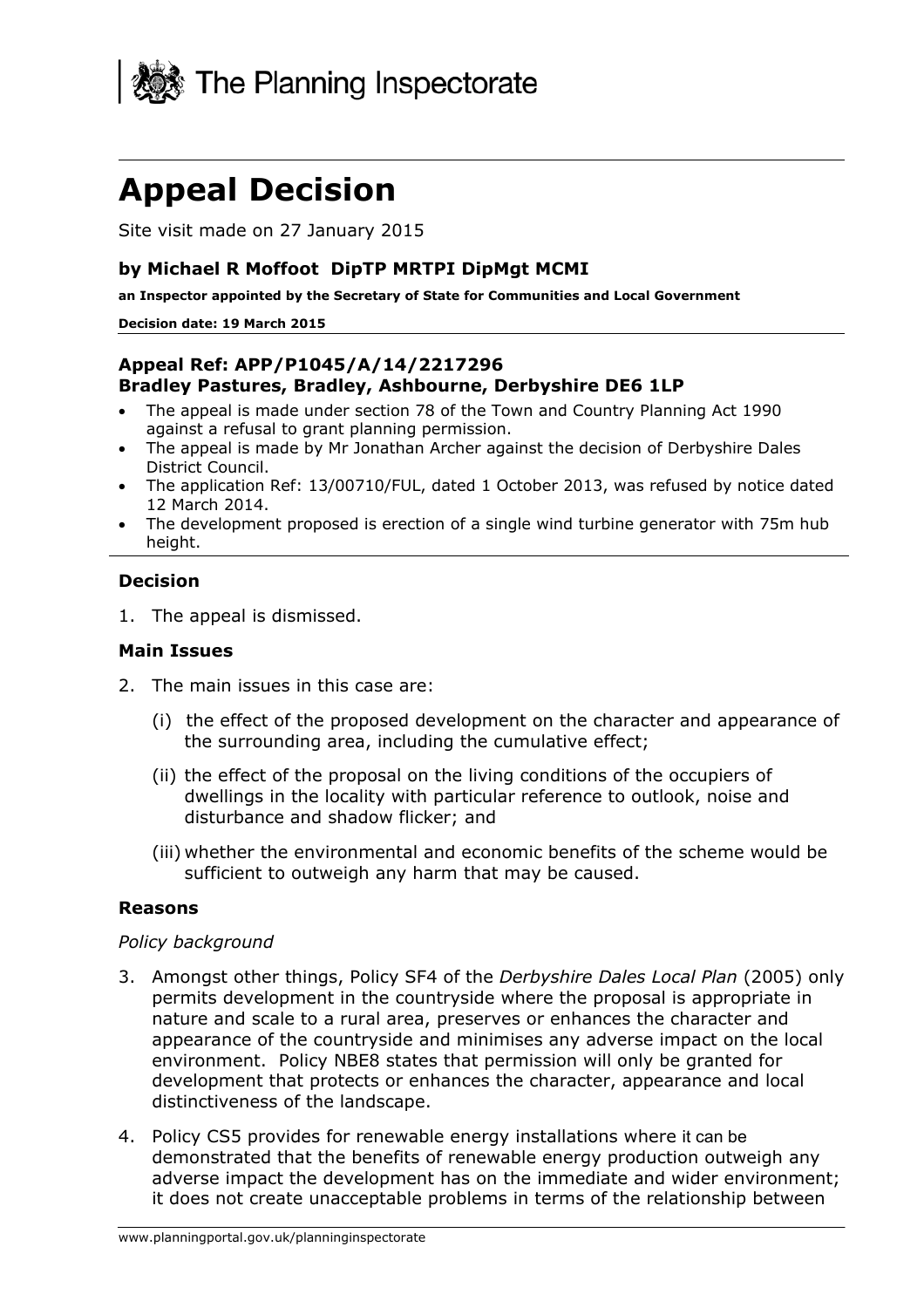the proposal and neighbouring uses; and it is sited so as to minimise the amount of harm to the immediate or wider landscape. Policy CS6 sets out criteria for permitting wind turbine generators, including where it can be demonstrated that the development does not have an unacceptable adverse impact upon the immediate or wider landscape and would not create unacceptable problems in terms of the relationship between the proposal and neighbouring uses.

- 5. Although these policies date from 2005 and therefore precede by some years the *National Planning Policy Framework* ('the Framework'), they are broadly consistent with the wider objectives of national policy in relation to sustainable development and protection of the countryside albeit that the Local Plan policies are in part rather more prescriptive.
- 6. The Framework emphasises the clear presumption in favour of sustainable development and the role the planning system plays in addressing climate change. It states that applications should be approved if the project's impacts are (or can be made) acceptable. The Framework also favours renewable energy projects, advising that they should be granted permission unless the significant positive weight in favour of a proposal is outweighed by any adverse consequences arising from its construction and operation. However, it also refers to the landscape and visual impacts that renewable energy developments can have and the need to recognise the intrinsic character and beauty of the countryside.
- 7. Reference has also been made to policies in the emerging *Derbyshire Dales Local Plan Pre Submission Draft*. However, whilst it was submitted in May 2014 for examination in public, I have not been advised of the current status of the document or what stage it has reached in the process leading to formal adoption. I therefore attach very limited weight to the policies cited by the Council.
- 8. The parties have also referred to other documents, including the *Overarching National Policy Statement for Energy (EN-1)*, the *National Policy Statement for Renewable Energy Infrastructure (EN-3)*, the *Landscape Sensitivity for Renewables in the Peak Sub Region* (2009) and the *Peak Sub-Region Climate Change Study*. The *Planning practice guidance for renewable and low carbon energy* (2013) has been archived and replaced by the *Planning Practice Guidance* (2014)*.*

#### *Character and appearance*

- 9. The proposed single 500kW wind turbine would have a tapering, tubular steel tower with three blades and a white/pale grey matt finish. It would be 75.6m high to the hub and have an overall height of 99.6m to blade tip. The associated infrastructure includes a crane hardstanding and sub-station adjacent to the turbine and an access track from the A517 some 450m to the south.
- 10. The turbine would be located on gently sloping land on the side of the shallow Dayfield Brook valley and would be sited slightly lower than the land to the north at Ridge Lane and the A517 to the south. The surrounding landscape is largely agricultural in character, consisting of a patchwork of small fields and open pastures, field boundaries of trees and hedges and distinctive belts of woodland. The closest residential properties are located some 500m to the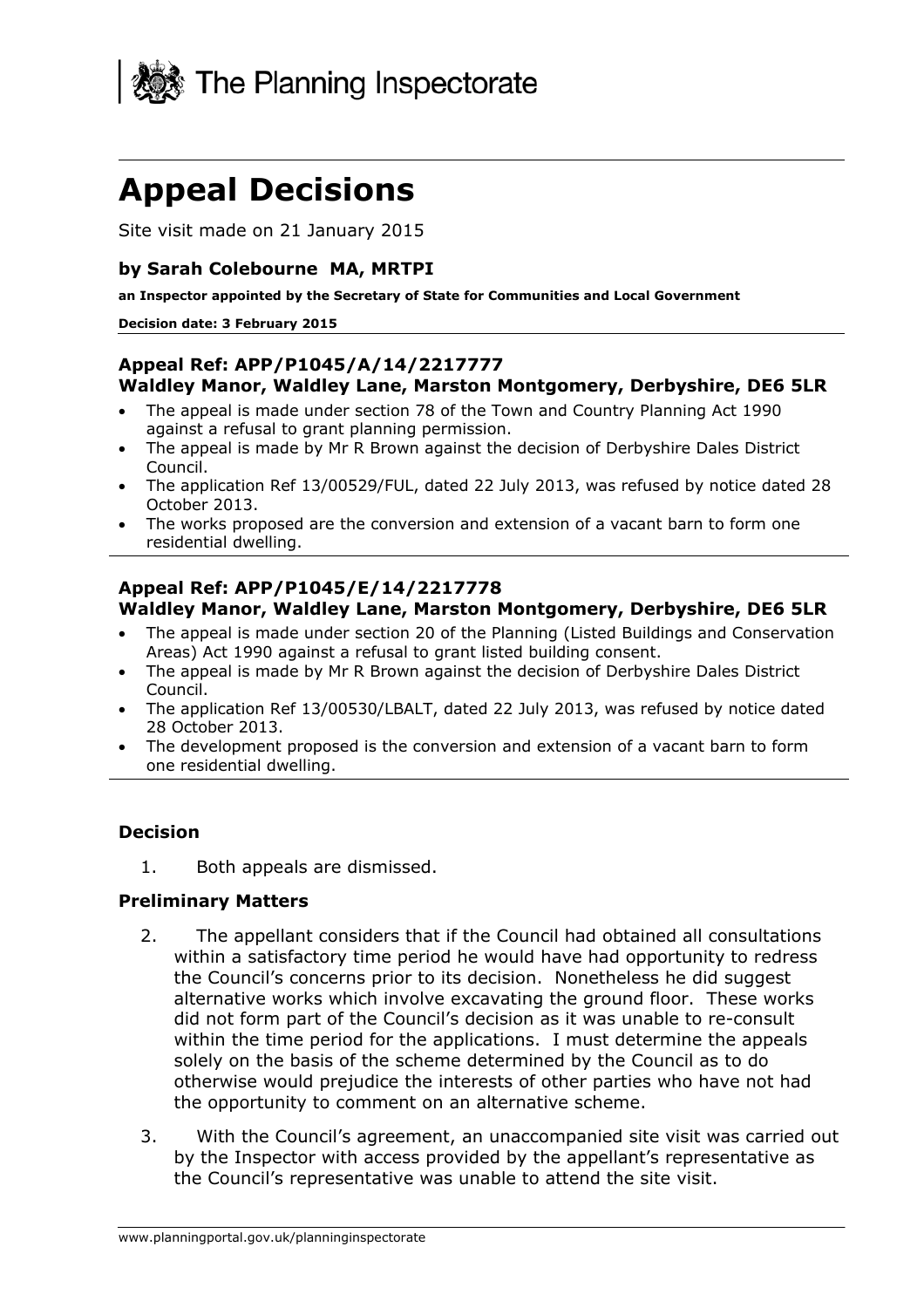#### **Main Issue**

- 4. The main issues are the effect of the proposed development on:-
- the special architectural and historic interest of the listed building;
- biodiversity, including any protected species (planning appeal only).

#### **Reasons**

#### *The special architectural and historic interest of the listed building*

- 5. The appeal building is a grade II listed building, which forms part of a group of buildings, including the main listed farmhouse of Waldley Manor and another building now converted to a dwelling. It is a small, C17th timber framed and brick building with a plain tiled roof, which was formerly a barn and is now disused and in a poor state of repair. The submitted structural engineers report for the appellant considers that the existing timber and wattle-filled eastern gable was constructed as an internal wall and suggests that it was built as a later extension to a larger building which is no longer there.
- 6. In 2007 the Council granted permission and listed building consent (now lapsed) for a very similar scheme to the current scheme. A subsequent scheme for a larger extension was dismissed on appeal in April 2014 on the grounds that the proposed internal works to the first floor of the building would fail to preserve its features of special architectural interest and that the scale and design of the proposed extension would also fail in that respect. In addition, the extension would harm the setting and significance of both the barn and the adjacent farmhouse. That decision was issued after the submission of these appeals.
- 7. The proposed works to remove and relocate the existing roughly hewn first floor joists and the floor covering to a higher level are the Council's sole area of concern in relation to the application for listed building consent. These works did not form part of the approved 2007 scheme (indeed that consent included a condition requiring the retention and repair of the timbers where necessary and the approval of a detailed repair schedule). The removal and relocation of the joists to a higher level without any floor surface did form part of the dismissed 2014 scheme.
- 8. In considering a proposal for listed building consent and planning permission, the duty imposed by sections 16 and 66 of the Planning (Listed Buildings and Conservation Areas) Act 1990 require that special regard must be had to the desirability of preserving the building or its setting or any features of special architectural or historic interest which it possesses. Paragraph 132 of the National Planning Policy Framework (the Framework) states that when considering the impact of new development on the significance of a listed building, great weight should be given to its conservation. The paragraph goes on to say that significance can be harmed or lost through alteration and that any harm should require clear and convincing justification. The Council's Supplementary Planning Document (SPD) 'The Conversion of Farm Buildings Design Guidance' 2005 requires the retention of interior spaces. It also says that the removal of structural floor timbers will not be acceptable and that the removal of existing floor surfaces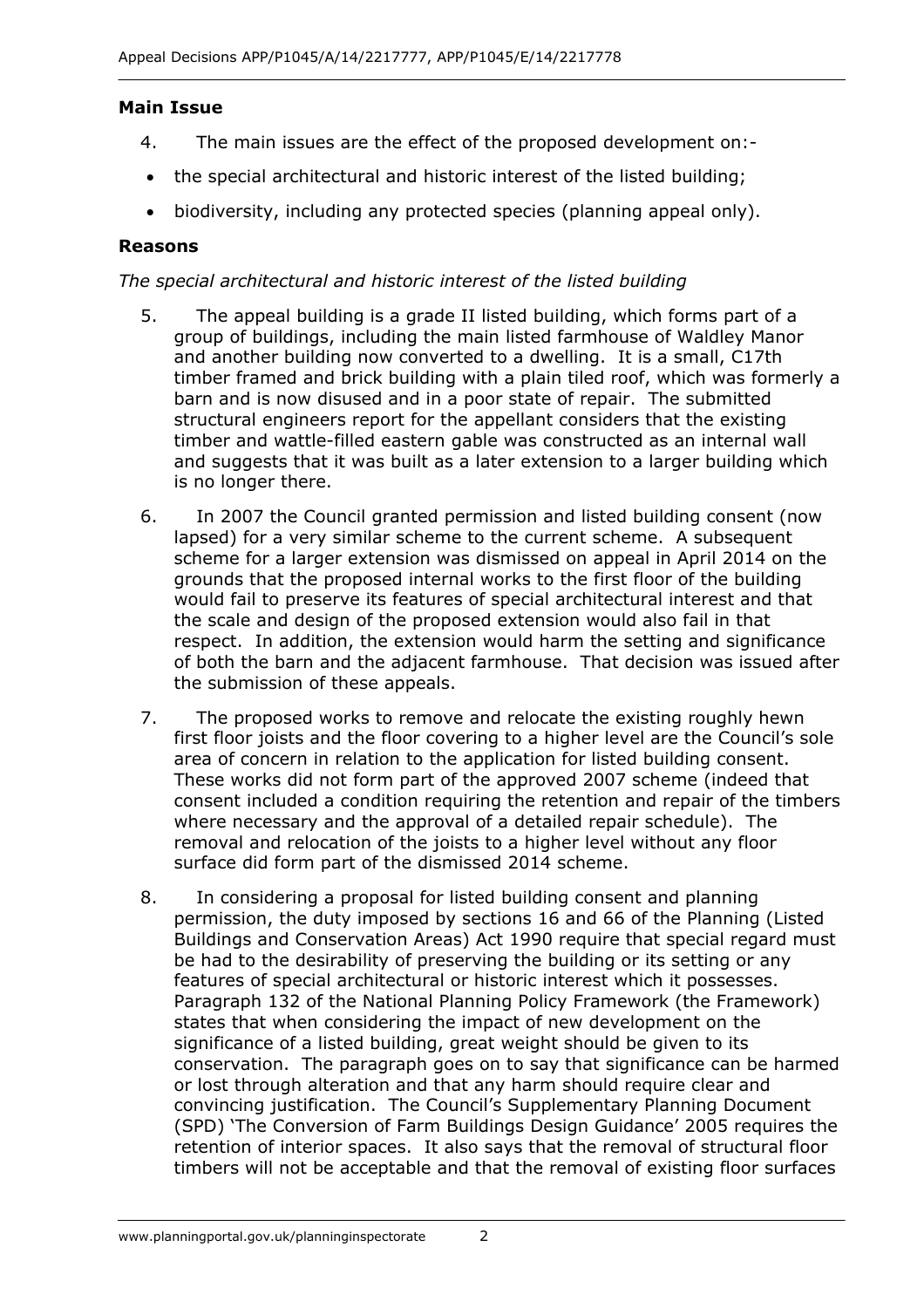considered to be of historic or architectural importance will be strongly resisted.

- 9. The appellant's submitted statement of significance indicates that the joists are part of the original fabric of the building and that a first floor formed part of the original building evidence by the high level gable opening and from what I saw at my visit I would agree that five of the joists are original. The existing floor boards which have been cut through in places to accommodate scaffolding appear to be a later addition as suggested by the appellant. The height of the first floor gives the ground floor of the building the sense of a small, intimate space. Like the Inspector in the previous appeal, I find that the first floor in its existing position, is an intrinsic and significant element of the listed building that is important to its significance and its character.
- 10. Part of the appellant's justification for the works is to increase the floor to ceiling height of the proposed living room. Although disputed by the Council, the appellant's amendment to the submitted information, made before the Council's decision, specifying a distance of 1930mm accords with the plans and is broadly accurate and closer to this than the 2310mm originally referred to, from what I saw at my visit. Whilst the headroom at ground floor level would be restricted, the plans include a good sized kitchen and separate dining room in the proposed extension together with three bedrooms and two bathrooms at first floor level. It seems to me that with some reconfiguration of internal living space, there is ample habitable room space to create a viable development.
- 11. The submitted structural engineers report indicates that the joists and floor boards show signs of worm infestation and there is some 'bounce' in the floor. It advises further timber surveys followed by replacement or treatment and the removal and replacement of the existing timbers and boards taking into account any revised loading conditions. Although it also refers to damage and ongoing movement in the building, the suggested recommendations do not specifically refer to the noted structural problems individually. The report notes that the damage to the northern elevation has been caused by overloading of the first floor in the past with animal feeds and it seems to me that the recommendations for the roof structure, for ties and for the rebuilding of brickwork would stabilize the building sufficiently without the proposed works to the first floor.
- 12. Furthermore, I have not been provided with any compelling evidence that a suitable conservation engineering solution to retain the timbers in situ with additional strengthening where necessary could not be achieved as suggested in English Heritage's consultation response to the proposal.
- 13. The appellant's suggested condition for the retention and repair of floor joists where necessary (similar to that which formed part of the 2007 consent) would not overcome the harm that would be caused by the proposed works and would not make the development acceptable. This scheme is not comparable to the 2007 scheme in this respect because the previous scheme did not include the removal and relocation of the first floor.
- 14. I conclude then that the proposed alterations would significantly alter the space and volume of the ground floor and this would harm both the building's traditional character and its significance. Although the harm would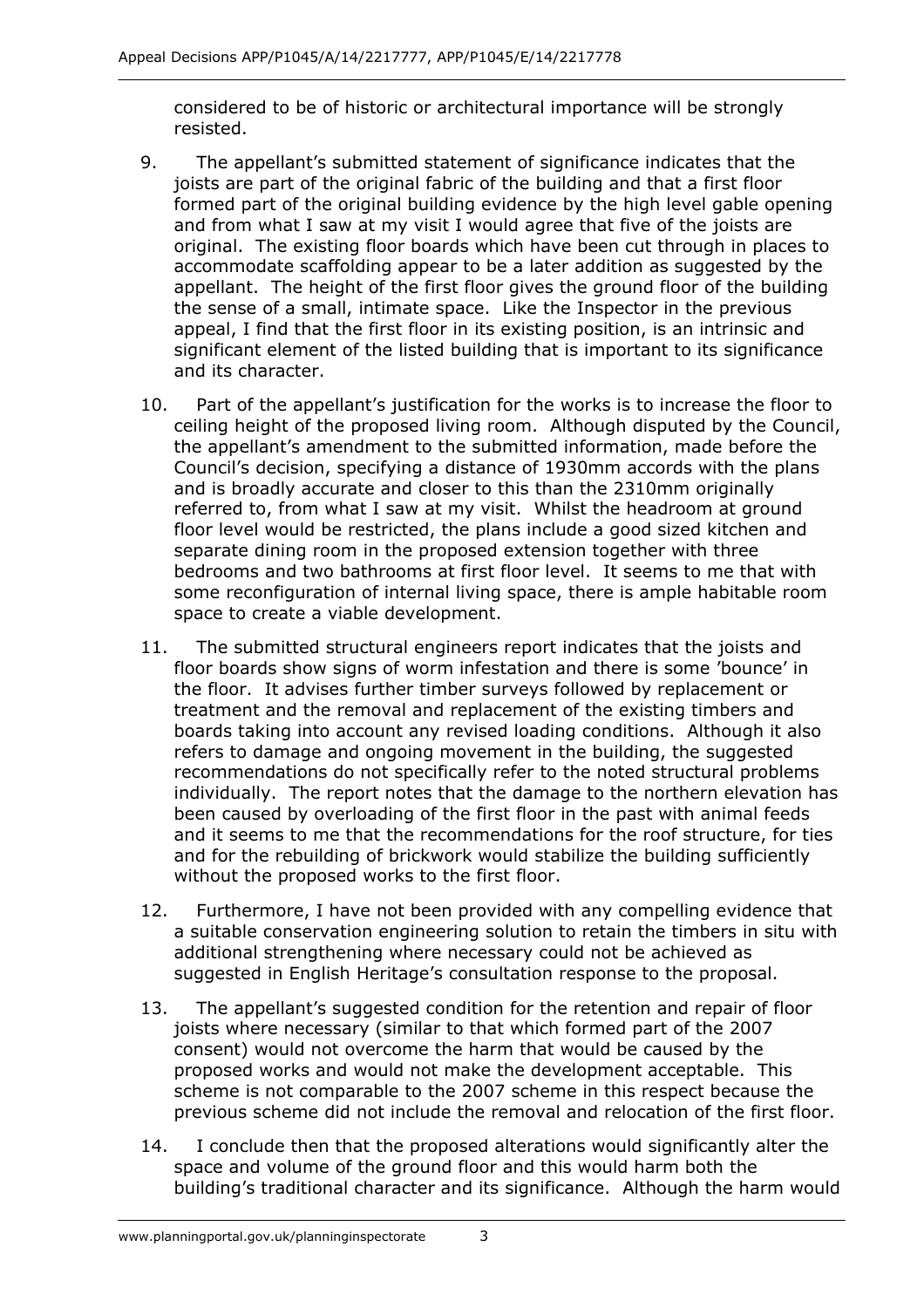be less than substantial, I must give it considerable importance and weight. I am not persuaded that there is clear and convincing justification for it (as sought in paragraph 132 of the Framework) in terms of structural or economic necessity. I have taken into account the poor and deteriorating condition of the building and the public benefits of the proposal in securing its optimum viable use as required in paragraph 134 of the Framework. I have also noted the support from neighbours and the Parish Council. However, I am not persuaded that there is no other viable alternative to the removal and relocation of the first floor that could not be found within a reasonable timescale and the beneficial re-use of the building does not outweigh the harm that would be caused. The proposed alterations would not preserve the special architectural and historic interest of this listed building and would be contrary to the Council's SPD and to national policy in the Framework.

#### *Biodiversity, including any protected species*

- 15. S40 of the Natural Environment and Rural Communities Act 2006 requires that decision makers have regard to the purpose of conserving biodiversity. ODPM Circular 06/2005 states that *'it is essential that the presence or otherwise of protected species, and the extent that they may be affected by the proposed development, is established before planning permission is granted.'* The National Planning Policy Framework states that *'the planning system should contribute to and enhance the local environment by minimising impacts on biodiversity and providing net gains in biodiversity where possible'.* The objective of policy NBE5 in the Derbyshire Dales Local Plan (LP) 2005 in seeking to protect species that are protected by law accords with the objective of the Framework.
- 16. The appellant's submitted ecology report dated August 2012 identified in a daytime bat survey for signs of bats, access points and roost sites on 30 July 2012 two bat droppings inside the barn that were considered to have come from a pipistrelle bat. It found that despite having several cavities, gaps and cracks the building had low roost potential due to the draughts from its poor state of repair. An evening activity emergence survey on 13 August 2012 recorded no bats emerging from the barn but some were observed foraging around the building. Its conclusions from these surveys, combined with a previous survey in 2006 for the approved 2007 scheme, were that no bat roost would be affected through the conversion of the building and consequently it recommended that a Natural England license would not be required.
- 17. Natural England, a statutory consultee, did not raise any objection to the application. However, the Derbyshire Wildlife Trust, with whom the Council has a Service Level Agreement for nature conservation advice, has advised that the survey work was inadequate and that further bat surveys should be undertaken during the bat active season (May to September) to more conclusively determine the presence or absence of a bat roost.
- 18. The Council did not raise any objection in these terms to the previous scheme dismissed on appeal in 2014 but I have noted that in that case no response was received by the Council from the Derbyshire Wildlife Trust and there were other planning policy reasons to refuse the application.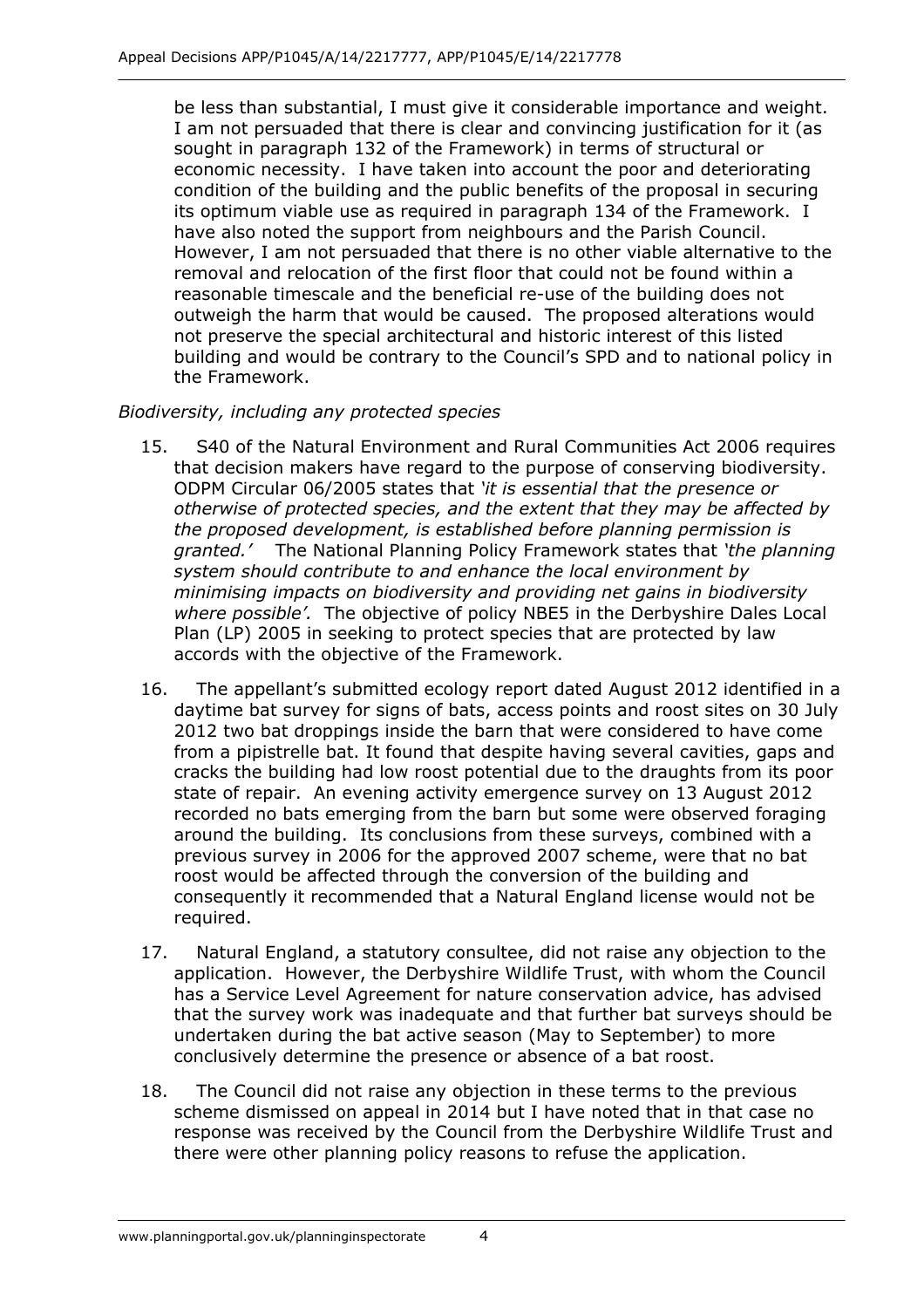- 19. At my visit I noted the poor condition of the building and found no conclusive evidence of bats. However, whilst I have not been referred to any good practice guidelines for such surveys, in my experience it is common practice to require two or three activity surveys on different dates within one season and that surveys carried out more than two years ago (ie the 2006 survey) should not be relied on. In light of this and as there seems to be some doubt between professional ecologists regarding the presence or otherwise of bats, it is reasonable that a precautionary approach is taken as I cannot be satisfied that there would be no harm given the limited survey work carried out for this proposal.
- 20. I conclude, therefore, on the basis of the information submitted, that the proposed development would adversely affect bats, a protected species, contrary to LP policy NBE5.

#### **Conclusion**

21. For the reasons given above, both appeals should be dismissed.

*Sarah Colebourne* 

INSPECTOR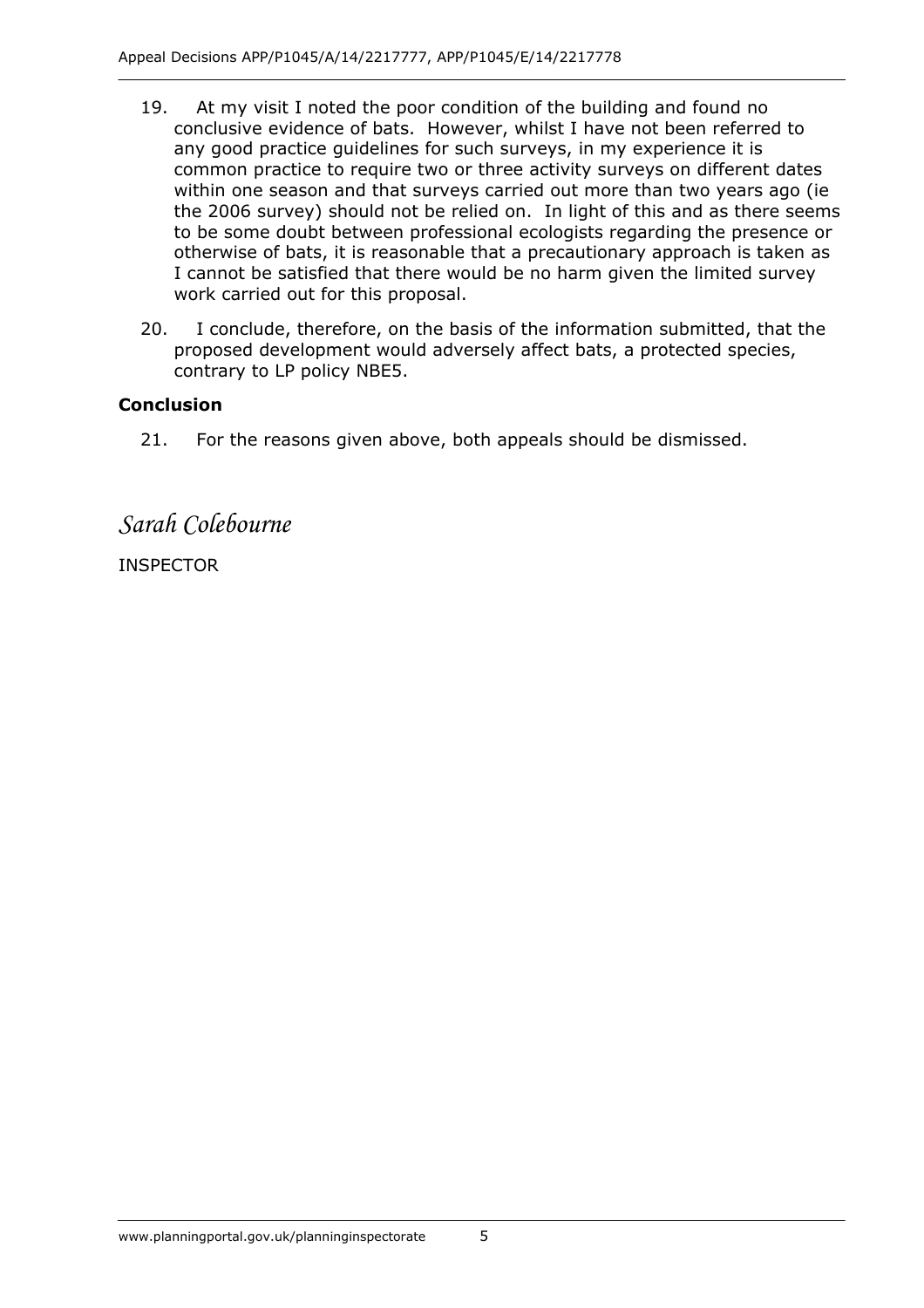

## **Appeal Decision**

Site visit made on 9 January 2015

#### **by Gary Deane BSc (Hons) DipTP MRTPI**

**an Inspector appointed by the Secretary of State for Communities and Local Government** 

#### **Decision date: 4 February 2015**

#### **Appeal Ref: APP/P1045/A/14/2227868 The Firs, Firs Farm, Cubley Common, Cubley, Derbyshire DE6 2EX**

- The appeal is made under section 78 of the Town and Country Planning Act 1990 against a refusal to grant approval required under Schedule 2, Part 3, Class MB of the Town and Country Planning (General Permitted Development) Order 1995 (as amended).
- The appeal is made by The Hon D P C Legh against the decision of Derbyshire Dales District Council.
- The application Ref 14/00362/PDA, dated 22 May 2014, was refused by notice dated 21 July 2014.
- The development proposed is conversion of redundant farm buildings to three residential units.

#### **Decision**

1. The appeal is allowed and approval is granted under the provisions of Schedule 2, Part 3, Class MB of the Town and Country Planning (General Permitted Development) Order 1995 (as amended) for the conversion of redundant farm buildings to three residential units at The Firs, Firs Farm, Cubley Common, Cubley, Derbyshire DE6 2EX in accordance with the terms of the application Ref 14/00362/PDA, dated 22 May 2014, and the plans submitted with it, subject to the conditions set out in the schedule to this decision.

#### **Procedural and preliminary matters**

- 2. The provisions of the Town and Country Planning (General Permitted Development) Order 1995 (as amended) (the GPDO) require the local planning authority (LPA) to assess the proposal solely on the basis of its impact in terms of the conditions set out in paragraph MB.2, taking into account any representations received. Of these conditions, the Council considers that three are relevant in this case: the transport and highway impacts of the development; the design or external appearance of the buildings; and whether the location or siting of the buildings makes it otherwise impractical or undesirable for the proposed change of use to take place. The GPDO also requires the LPA to have regard to the National Planning Policy Framework (the Framework) insofar as it is relevant to the prior approval as if the application were a planning application.
- 3. My determination of this appeal has been made in the same manner.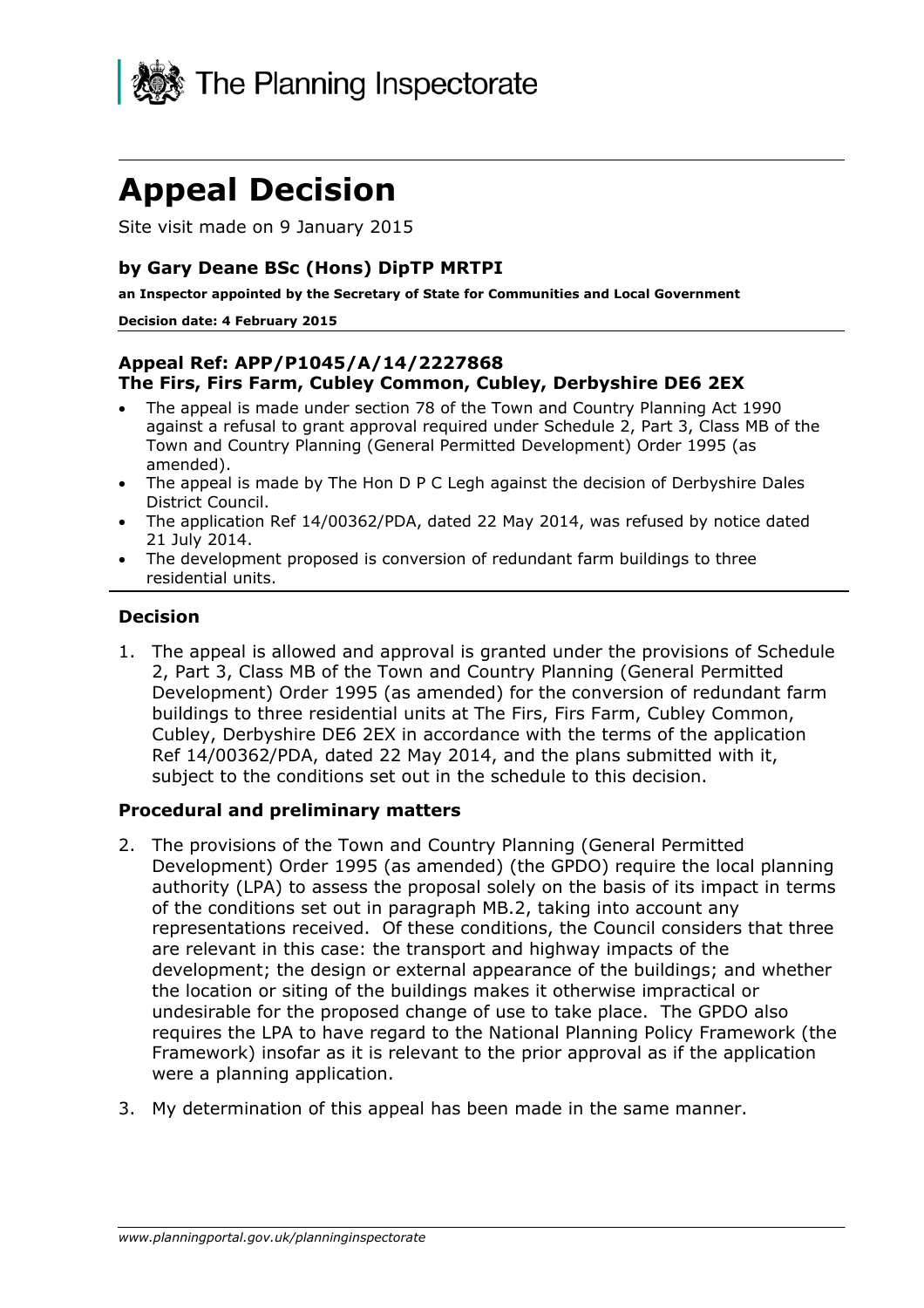#### **Reasons**

- 4. The proposal is primarily to convert a group of redundant single storey farm buildings (the buildings) to three residential units at Firs Farm that, together with an adjacent farmhouse, are arranged around a central courtyard within the countryside.
- 5. By way of background, in 2008 the Council granted planning permission<sup>1</sup> for a similar development at this location. That planning permission was subject to several conditions and a legal agreement to secure a financial contribution towards the provision of affordable housing. Because the approved scheme was not implemented it has now lapsed. Planning permission<sup>2</sup> was subsequently granted for a new access road from the A515 to serve the buildings and the farmhouse, which is complete and in use. This access road would serve the appeal scheme.

#### *Transport and highway impacts*

6. Derbyshire County Council, as Highway Authority, and the Council raise no objection to the transport and highway impacts of the development provided several conditions are imposed. These conditions address visibility splays, vehicle parking and turning within the site, the position of any entrance gates and the arrangements for materials and vehicles during the construction phase. I have no reason to disagree with these findings. On that basis, like the Council, I find that the transport and highway impacts of the proposal are acceptable. Condition MB.2(1)(a) of the GPDO is, therefore, met.

#### *Design or external appearance of the building*

- 7. In my opinion, the proposed conversion and external alteration of the buildings to residential use is well designed. It would essentially and successfully retain the functional form and general appearance of former agricultural buildings. The simple form, uncluttered roof slopes, appropriate fenestration that respects the existing openings, and use of traditional external materials all combine to reinforce this strong impression. To my mind, the buildings would continue to conform to an agricultural norm with the new use in place and their intrinsic character, as rural buildings would be retained. The proposal, once complete, would be clearly legible as former farm buildings in the landscape.
- 8. Therefore, I conclude that the appeal scheme would achieve the high standard of design sought in paragraph 17 of the Framework. To my mind, the finished external appearance of the buildings would contribute to enhancing the built environment, to which paragraph 7 of the Framework refers. Condition MB2(2) of the GPDO is, therefore, met.

#### *Location and siting*

9. The site stands alone within the countryside, adjacent to the A515. There are some limited services available in Great Cubley, including a village hall and church, which is some distance away and is itself remote from larger centres of population such as Ashbourne, where a greater range of services and facilities are found. Few details of local bus services have been provided and, in any

<sup>-</sup> $1$  Ref 07/00248/FUL dated 13 February 2008

<sup>2</sup> Ref 10/00086/FUL dated 26 March 2010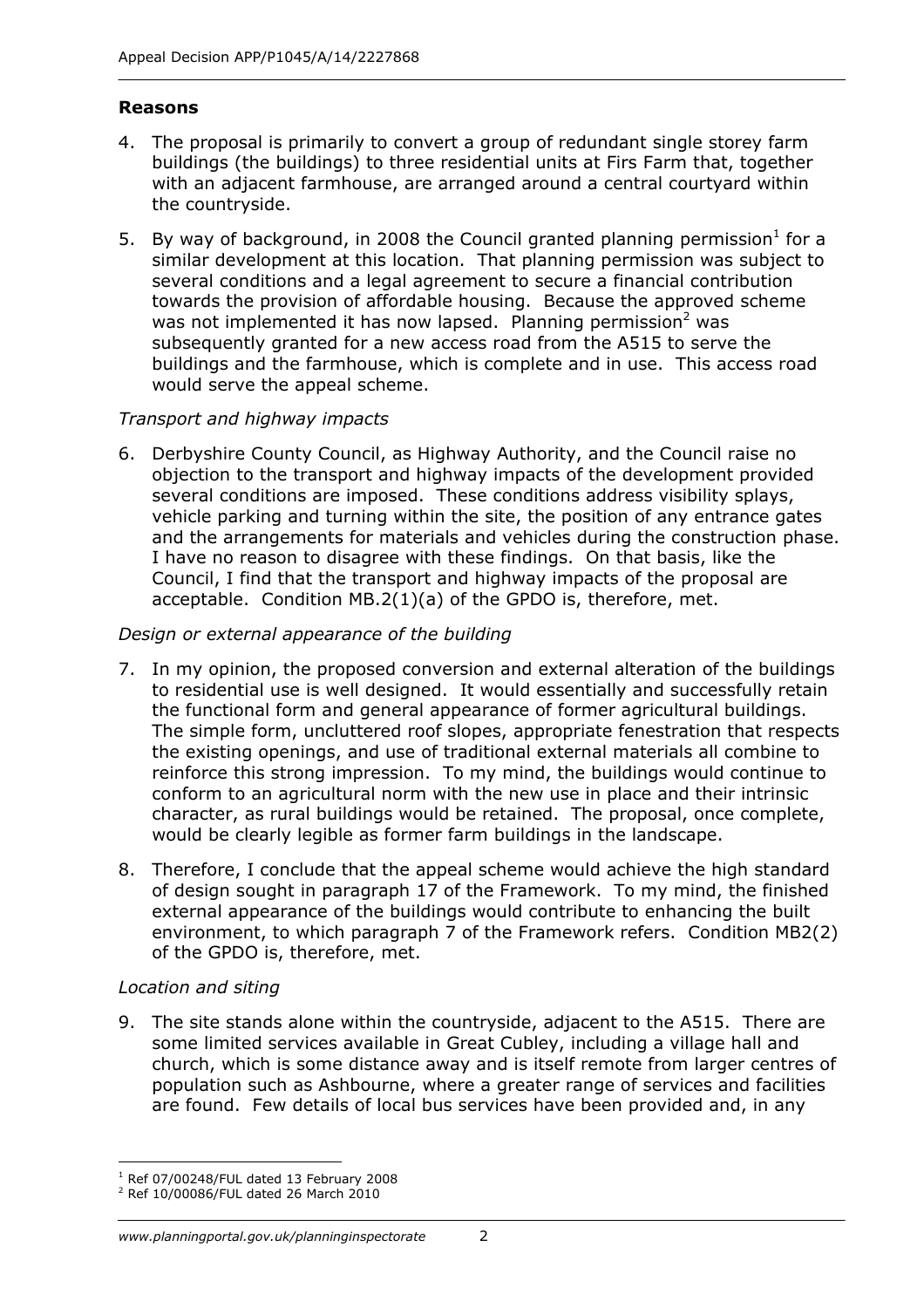event, walking or cycling to the nearest bus stop along the busy A515 would be far from safe or desirable.

- 10. In those circumstances, it cannot be reasonably assumed that future occupiers of the new dwellings would regularly walk or cycle the considerable distance to any of these destinations. As such, the proposal is not located where it could be conveniently accessed by public transport. For these reasons, I consider that future occupiers would be heavily reliant on the private car for most journeys, like the occupiers of and visitors to the adjacent farmhouse. The proposal, therefore, conflicts with a core principle of the Framework, which is to ensure that patterns of growth are managed to make the fullest possible use of public transport, walking and cycling.
- 11. The Framework also advises that LPAs should avoid allowing new isolated homes in the countryside, as would be the case here, unless there are special circumstances. Examples of such circumstances are given in paragraph 55 of the Framework, which include where the development would re-use redundant or disused buildings and lead to an enhancement to the immediate setting.
- 12. Although vacant and in varying states of disrepair, the buildings are structurally sound and their conversion, as proposed, would not appear to be impractical. In my opinion, the buildings have a traditional style and form, and a quality that is well worth protecting. From what I saw, most of the main openings in the buildings have been boarded up and some roof tiles are missing or have been dislodged. The walls, in part, show signs of disrepair, timber pallets are stacked against part of the building, and the area of grass between the building and the A515 is unkempt and overgrown. Taken together, these features give the buildings and their setting a run down, derelict appearance.
- 13. Because the proposal deals sensitively and appropriately with the conversion and alteration of the buildings, their intrinsic character and quality would be restored. Land around the buildings would be attractively landscaped. Vehicles would park to one side of the buildings instead of using the central courtyard thus opening up the vista into and across the site on the main approach from the south. As a result, the proposal would significantly enhance the immediate setting of the buildings. I have little doubt that it qualifies as a special circumstance that would justify the introduction of new homes in an isolated countryside location, to which paragraph 55 of the Framework refers.
- 14. Given the strong credentials of the appeal scheme in this regard, it is my judgement that, on balance, the shortcomings of the site with regard to access by means other than the private car are insufficient to conclude that the location or siting of the proposal is therefore undesirable or impractical. As such, I consider that the proposal meets condition MB(1)(e) of the GPDO.
- 15. I note that the Council considers the proposal to be contrary to Policies SF4 and H4 of the Derbyshire Dales Local Plan. However, the reference to the development plan in paragraphs 11 and 196 of the Framework, on which the Council relies, is in the context of an application for planning permission. In a similar vein, planning permission was given for the 2008 scheme, the assessment of which would have taken the development plan as its starting point. My assessment reflects the terms of the prior notification procedure.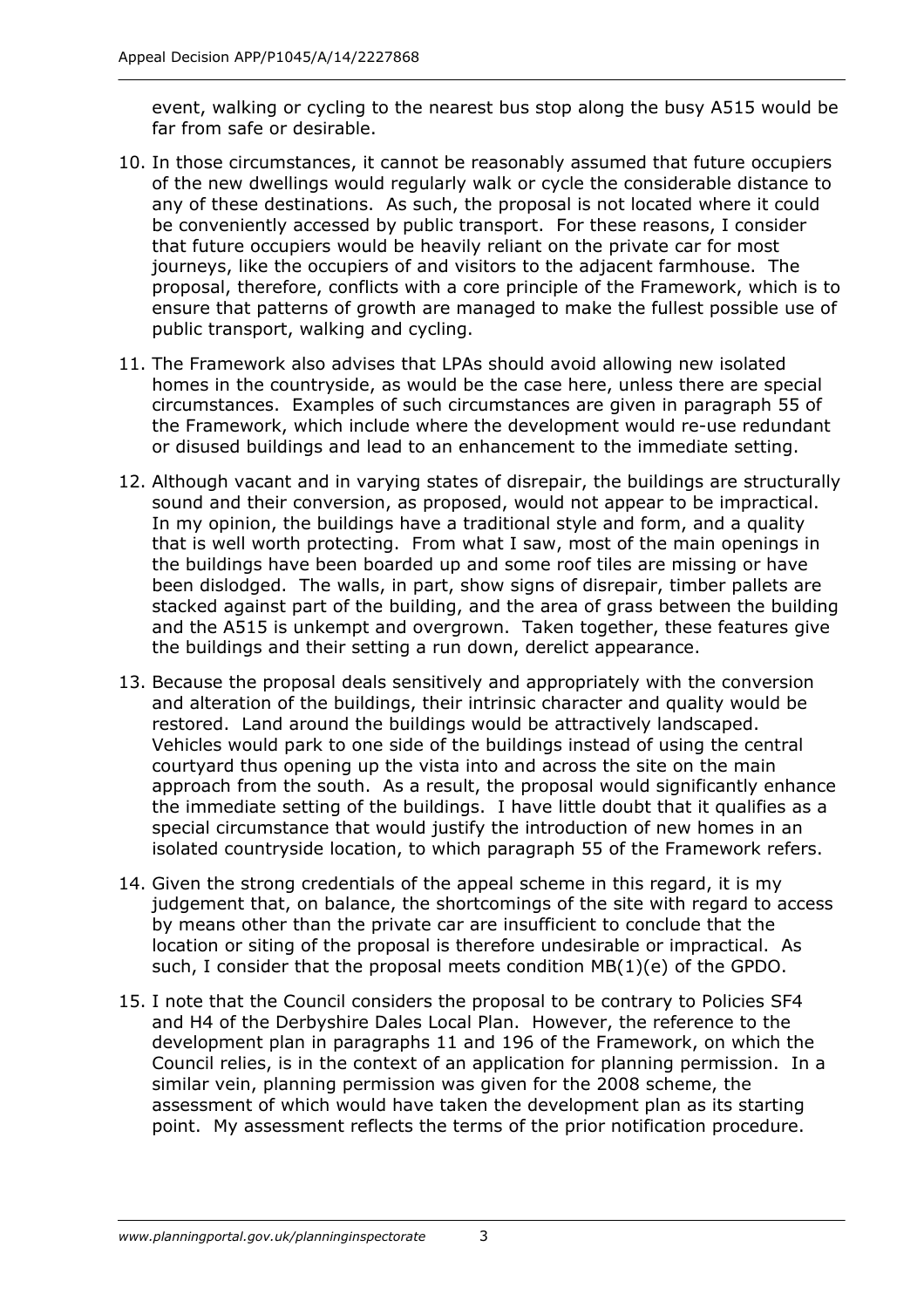#### **Conclusion**

16. Overall, I consider that the proposal satisfies the requirements of the GPDO with regard to being permitted development for the change of use from agriculture to three residential units. Consequently, for the reasons set out above, and having regard to all the representations made, I conclude that the appeal should be allowed.

#### **Conditions**

- 17. In granting approval, the GPDO requires that the development shall be carried out in accordance with the details provided in the application. Paragraph MB2(3) also stipulates that development shall begin within a period of three years. In addition, to ensure the satisfactory appearance of the proposal and to protect the visual character of the local area, conditions are imposed to require details of external materials, window and door frames, and landscaping. For the same reason, a condition is necessary to remove some permitted development rights including those relating to extensions, roof additions and alterations, porches and outbuildings.
- 18. In the interests of highway safety, conditions are imposed to ensure that space for vehicle parking and turning within the site is available for use before any dwelling is occupied; to prohibit the introduction of gates close to the A515; and to ensure that visibility at the junction between the access road and the public highway is free from obstruction. To safeguard the living conditions of the occupiers of the adjacent farmhouse and to safeguard the appearance of the area and to protect highway safety, it is necessary to require a construction method statement setting out the arrangements during the construction phase.
- 19. Where appropriate, I have added to and amended some of the Council's suggested conditions to more closely reflect national guidance and for the sake of clarity.

*Gary Deane*

INSPECTOR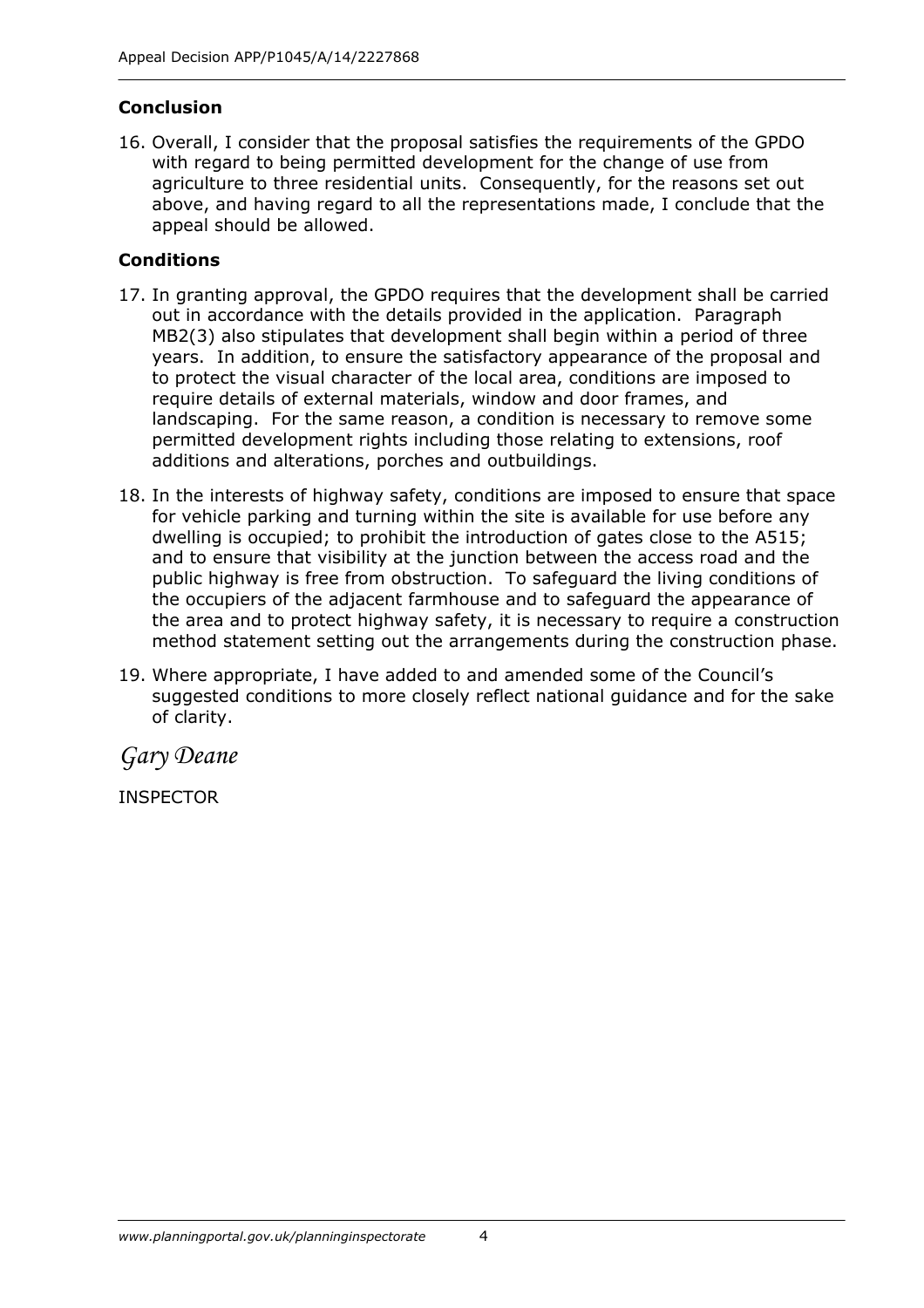#### **Schedule of conditions attached to Appeal Decision Ref: APP/P1045/A/14/2227868 The Firs, Firs Farm, Cubley Common, Cubley, Derbyshire DE6 2EX**

- 1) The use shall not commence until samples of the materials to be used in the construction of the external surfaces of the buildings have been submitted to and approved in writing by the local planning authority. Development shall be carried out in accordance with the approved details.
- 2) The use shall not commence until details of the reveal, design, materials, treatment and colour of the windows and doorframes have been submitted to and approved in writing by the local planning authority. Development shall be carried out in accordance with the approved details.
- 3) The use shall not commence until details of both hard and soft landscape works have been submitted to and approved in writing by the local planning authority. These details shall include trees and shrubs, areas of grass, means of enclosure (including screen walls and fences), hard surfacing materials along with an implementation and maintenance programme. The works shall be carried out in accordance with the approved details.
- 4) Notwithstanding the provisions of the Town and Country Planning (General Permitted Development) Order 1995 (or any order revoking and re-enacting that Order with or without modification), no development falling within Classes A, B, C, D, or E of Part 1 of Schedule 2 to that Order shall be carried out.
- 5) No structure, erection or planting above 0.6 metres in height shall be placed in front of a line from a point 2.4 metres measured along the centre line of the access to serve the development hereby approved from the nearer edge of the carriageway, to points measured 100 metres in each direction along the nearer edge of the carriageway from the centre line of that access.
- 6) There shall be no gates or other barriers on the access road, which is within 5 metres of the nearer edge of the carriageway. No gates, barriers or any part of their opening arc shall open over the public highway.
- 7) Prior to first occupation of any dwelling hereby approved space shall have been laid out, drained and surfaced for the parking and turning of vehicles in accordance with drawing number L30.2/005 Revision E, and that area shall not thereafter be used for any purpose other than the parking and turning of vehicles.
- 8) The use shall not commence until a Construction Method Statement has been submitted to and approved in writing by the local planning authority. The approved Statement shall be adhered to throughout the construction period. The Statement shall provide for: (a) the parking of vehicles of site operatives and visitors; (b) loading and unloading of plant and materials; and (c) storage of plant and materials used in constructing the development hereby approved.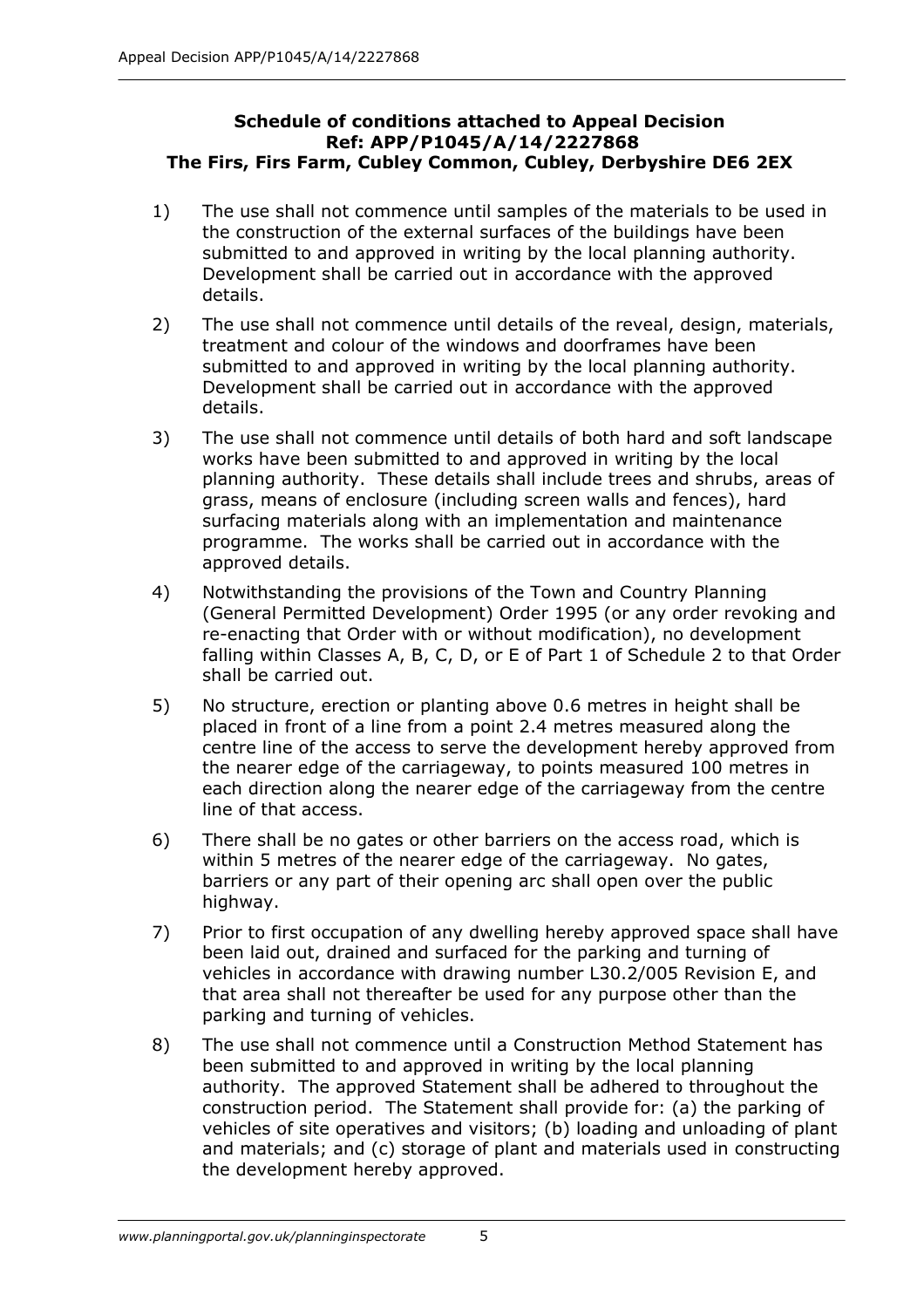

# **Appeal Decision**

Site visit made on 23 February 2015

#### **by Chris Hoult BA(Hons)BPhil MRTPI MIQ**

**an Inspector appointed by the Secretary of State for Communities and Local Government**

#### **Decision date: 31 March 2015**

#### **Appeal Ref: APP/P1045/A/14/2228127 Unit 1, The Cedars, Main Street, Hollington, Ashbourne, Derbyshire, DE6 3AG**

- The appeal is made under section 78 of the Town and Country Planning Act 1990 against a refusal to grant approval required under Schedule 2, Part 3, Class MB of the Town and Country Planning (General Permitted Development) Order 1995 as amended ("the GPDO").
- The appeal is made by Mr Neil Heldreich against the decision of Derbyshire Dales District Council.
- The application Ref. 14/00429/PDA, dated 13 July 2014, was refused by notice dated 16 September 2014.
- The development proposed is the conversion of a two storey brick built barn with a single storey steel and timber lean-to to the east into a 4 bedroom dwelling.

#### **Decision**

1. The appeal is dismissed.

#### **Procedural matters**

- 2. The appeal relates to a prior approval application for the proposed development under the provisions of Class MB. Permitted development rights apply to a change of use of a building and any land falling within its curtilage to a use falling within Use Class C3 (Class MB(a)) together with building operations reasonably necessary to convert the building to such a use (Class MB(b)). Paragraph MB.1 sets out the limitations applying to the exercise of permitted development, while paragraph MB.2 sets out the conditions applying.
- 3. Among these is a requirement for an application to determine whether the Council's prior approval is required as to impacts/risks in relation to transport and highways, noise, contamination and flooding. Also for development under this Class, prior approval must be sought as to whether (in the words of the GPDO) *"the location or siting of the building makes it otherwise impractical or undesirable for the building to change from agricultural use to a use falling within Class C3…"*. Additionally, for proposals which involve building operations i.e. conversion works, permitted under Class MB(b), prior approval can encompass the design or external appearance of the building.
- 4. The procedure for applications for prior approval under Part 3 is set out in paragraph N to Part 3, while paragraph O provides an interpretation of the terms used in Part 3. Among these is an interpretation of the term "curtilage" for purposes of development under classes M, MA and MB. It is defined as follows: *"(i) the piece of land, whether enclosed or unenclosed, immediately*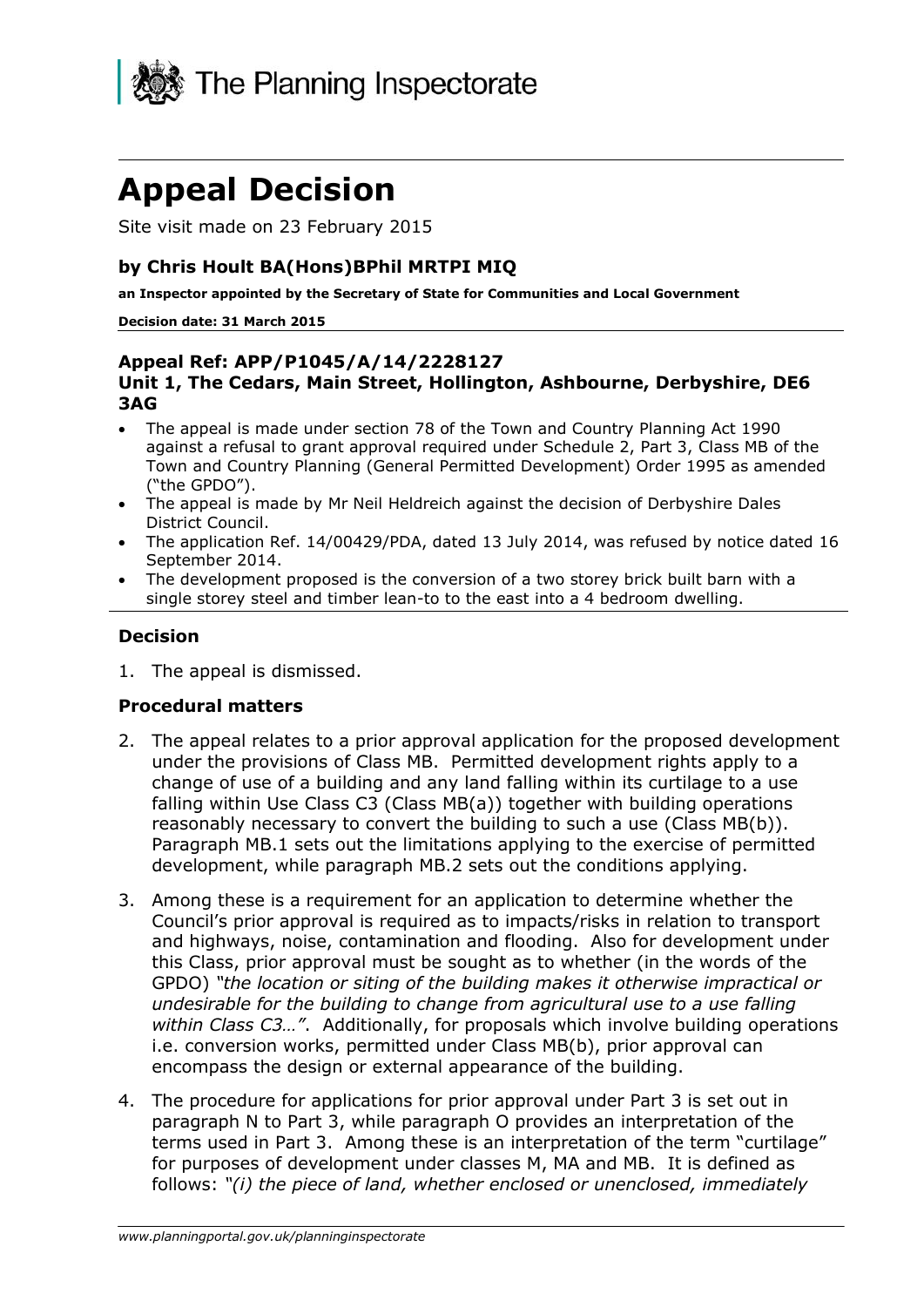*beside or around the agricultural building, closely associated with and serving the purposes of the agricultural building; or (ii) an area of land immediately beside or around the agricultural building no larger than the land occupied by the agricultural building, whichever is the lesser* (my emphasis)*."*

- 5. In the course of my determination of the appeal, after my site visit was undertaken but before my decision was issued, the Government published additional guidance, as part of its Planning Practice Guidance (PPG), aimed at clarifying some of the legislative provisions relating to Class MB development<sup>1</sup>. In particular, the updated PPG makes clear that the prior approval provisions do not apply a test in relation to sustainability of location. The permitted development right recognises that many agricultural buildings may not be able to rely on public transport for their daily needs.
- 6. Clarification is also provided as to what might be meant by "impractical" or "undesirable" for purposes of paragraph MB.2. My reading of the updated guidance is that these words are restricted to their commonly-understood everyday meaning. When siting and location are considered, the PPG indicates that the decision-maker should consider the National Planning Policy Framework (NPPF) only to the extent that it is relevant to the matter upon which prior approval is sought. As regards undesirability of siting or location, from the examples given in the guidance, this should relate to more limited site-specific considerations – e.g. proximity to intensive poultry farming buildings or silage storage.
- 7. In dealing with the appeal, I have regard to these provisions, requirements and interpretations and, in particular, the recently-issued additional guidance on interpretations in the PPG. Since the new guidance appears to me to have a material bearing on my decision, with regard to the Council's first reason for refusal and the evidence in relation to that, I sought the parties' views on it. Further representations were made by the Council in a statement received on 23 March 2015, clarifying its position. I take these into account in my decision.
- 8. Although the plans accompanying the proposal show two units on the site to be converted, it is clear that the proposal before me relates only to Unit 1. The location plan was amended in respect of the "red line" area to refer only to this unit and its associated curtilage.

### **Background and main issue**

- 9. The Council accepts that the proposal meets the limitations in paragraph MB.1 with regard to the scope of the conversion works and that they are reasonably necessary to convert the building. It has no issue with its design and external appearance. From what I saw on site and from reading the plans, I see no reason to disagree with its view, except for the limitation relating to its last use (paragraph MB.1(a)). I deal with that below. I also deal below with the matter of the building's curtilage, given the interpretation in paragraph O. Finally, given that the proposal includes the formation of a new access, I examine whether it falls within the scope of the permitted development rights. These matters all have a bearing on whether the proposal is permitted development.
- 10. On the basis that I am satisfied, or capable of being satisfied, on these matters, I go on to address the Council's reasons for refusal of prior approval,

<sup>-</sup>1 See new paragraphs ID: 13-101-20150305 – ID: 13-109-20150305 published on 5 March 2015.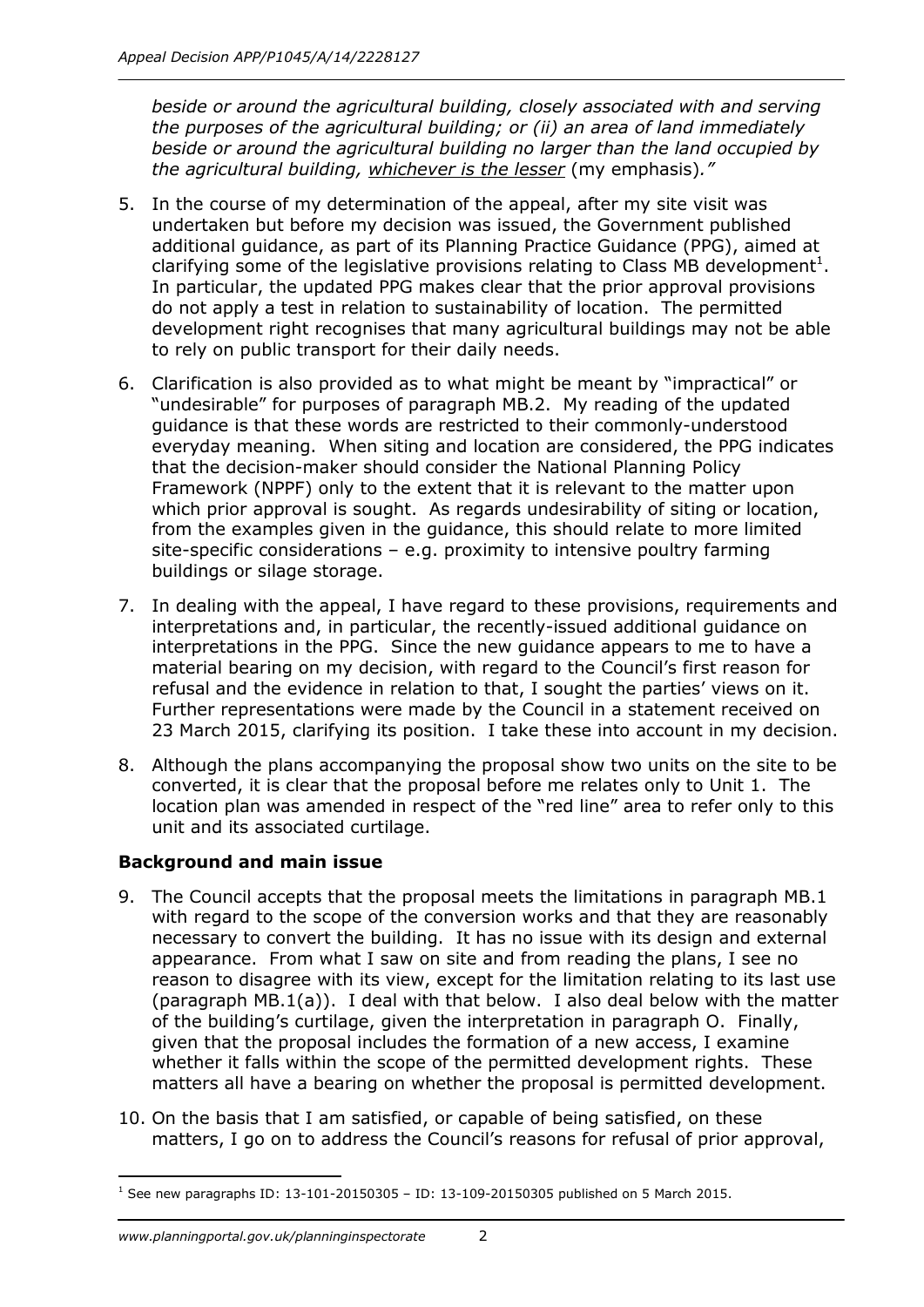on the proposal's merits. It has no issue with noise, contamination or flooding. Its original objections related to the adequacy of the proposed access to Main Street and sustainability considerations, in relation to the building's siting and/or location. In its statement of 23 March 2015, in the light of paragraph  $108<sup>2</sup>$  of the updated PPG, it accepts that a test in relation to the sustainability of the location could no longer be applied. However, it maintains that the siting of the building is undesirable, having regard to access considerations. It raises no objections on the grounds that the siting/location is impractical. I see no reason to disagree with its view on that account.

- 11. In the light of this, the main issues are as follows:
	- (a) whether the proposed change of use amounts to permitted development pursuant to Class MB(a) of Part 3 of Schedule 2 to the GPDO, having regard to its last use, the extent of its proposed curtilage and access considerations; and
	- (b) whether the siting of the building is undesirable, having regard to effects on the safety of road users and on the character and appearance of the open countryside.

#### **Reasons**

#### *Last use*

- 12. Under paragraph MB.1(a), development would not be permitted if the site (the building plus any land in its curtilage) was not solely in agricultural use, as part of an established agricultural unit, either on 20 March 2013 or when it was last in use. I have no evidence in relation to the date in question. The appellant's case is that it is redundant but was last used for agriculture.
- 13. The building is a former barn which was not actively in use at the time of my visit. At its northern end, the largest of four rooms at ground floor level reaches up to the building's full ridge height. To the south, there are three smaller ground-floor rooms and, above those, a further room in the roof space. All the rooms were inspected and found to be empty, save for some pieces of wood being stored in one of the ground floor rooms. The rooms were entirely un-modernised and some of them retained their cow pens and similar internal subdivisions originating from the building's use as a barn or store. Their interior is as shown in photographs which form part of the appellant's evidence.
- 14. A third-party objector with some apparent knowledge of the building's history claims that it was proposed to convert it into a workshop/storage room, in conjunction with the conversion of another outbuilding into a workshop in connection with the appellant's established furniture restoration business. That building is now in use, the change of use having been permitted in 2010. The proposal did not, however, include the building subject of this application.
- 15. That said, I cannot rule out that it might have been used for storage in the meantime in connection with the business such as to establish a new use for it, other than agricultural use. It would not meet the limitations of paragraph MB.1(a) if only part of it was used for storage or, at the time of its last use, it and its associated curtilage was not part of an established agricultural unit. I have no detailed evidence of its history which demonstrates that these

<sup>-</sup> $2$  Full reference: paragraph ID: 13-108-20150305.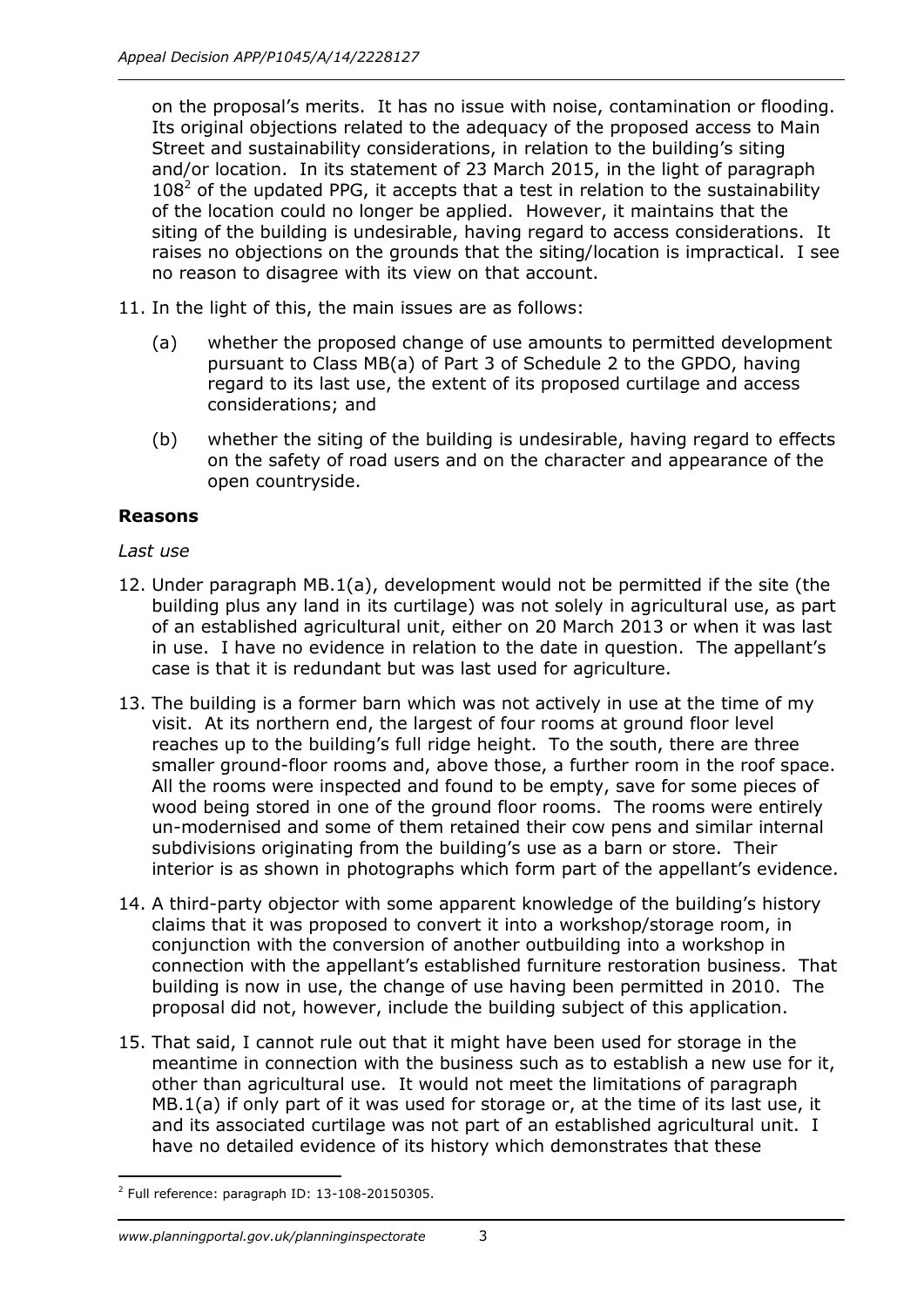limitations have been met. Even if I accept that there is no clear evidence to indicate that it has been the subject of an intervening storage use (and the third-party evidence is unclear on that point), I still have no way of knowing whether, when it was last in use, it was part of an established agricultural unit.

#### *Extent of curtilage*

- 16. The definition of "curtilage" for purposes of Class MB is set out in the GPDO itself and is set out above. Whether based on an area closely associated with and serving the purposes of the building in its former agricultural use or on an area no larger than the land area occupied by the building, it cannot exceed the lesser of the two in area. The building and adjoining workshop are set within a hard-surfaced yard which extends from the access into the site to fields on its eastern boundary. To its side is a wooden lean-to structure which would be replaced by a proposed glazed extension. Beyond that is an opensided barn which would be removed. The yard extends a little way to the south beyond which is a field across which the proposed access would run.
- 17. The appellant does not expressly identify the building's curtilage on the plans but, from examining the "red line" area on the location plan, it appears to incorporate the yard area to the front (south) of it and appears also to extend to land to the front and side of the proposed glazed structure, including that occupied by the open-sided barn. Such an area is plainly larger than that of the footprint of the building. On the Council's estimates, it would be 620 sq m, compared with a floor area for the building of 245 sq m. If the proposed curtilage exceeds that defined under paragraph O for purposes of Class MB, the proposal cannot be permitted development as its area would exceed that to which permitted development rights could apply.

#### *Proposed access*

- 18. The proposal involves the formation of a new dedicated access which would run across fields to exit on to Main Street some way to the south of the site. I question whether, on its proposed route, it could be permitted development. Rights under Class MB apply in respect of "a change of use of a building and any land within its curtilage". The proposal incorporates the formation of an access which would plainly be outside the building's curtilage, as defined for purposes of Class MB.
- 19. It could be permitted development as minor works under Part 2 Class B of Schedule 2 to the GPDO<sup>3</sup>. However, for the reasons I have given, it is unclear whether the proposal as a whole is permitted development and I have no evidence as to whether Main Street is a classified road. In any event, Article 3(6) of the GPDO expressly does not grant rights for the formation of any access which *"creates an obstruction to the view of persons using any highway used by vehicular traffic, so as to be likely to cause danger to such persons"*. I deal with highway safety considerations below.

### *Conclusions on first main issue*

20. In respect of all of the above considerations, there is some uncertainty as to whether the proposal amounts to permitted development. The appellant has

j <sup>3</sup> "The formation, laying out and construction of a means of access to a highway which is not a trunk road or a classified road, where that access is required in connection with development permitted by any Class in this Schedule (other than by Class A of this Part)."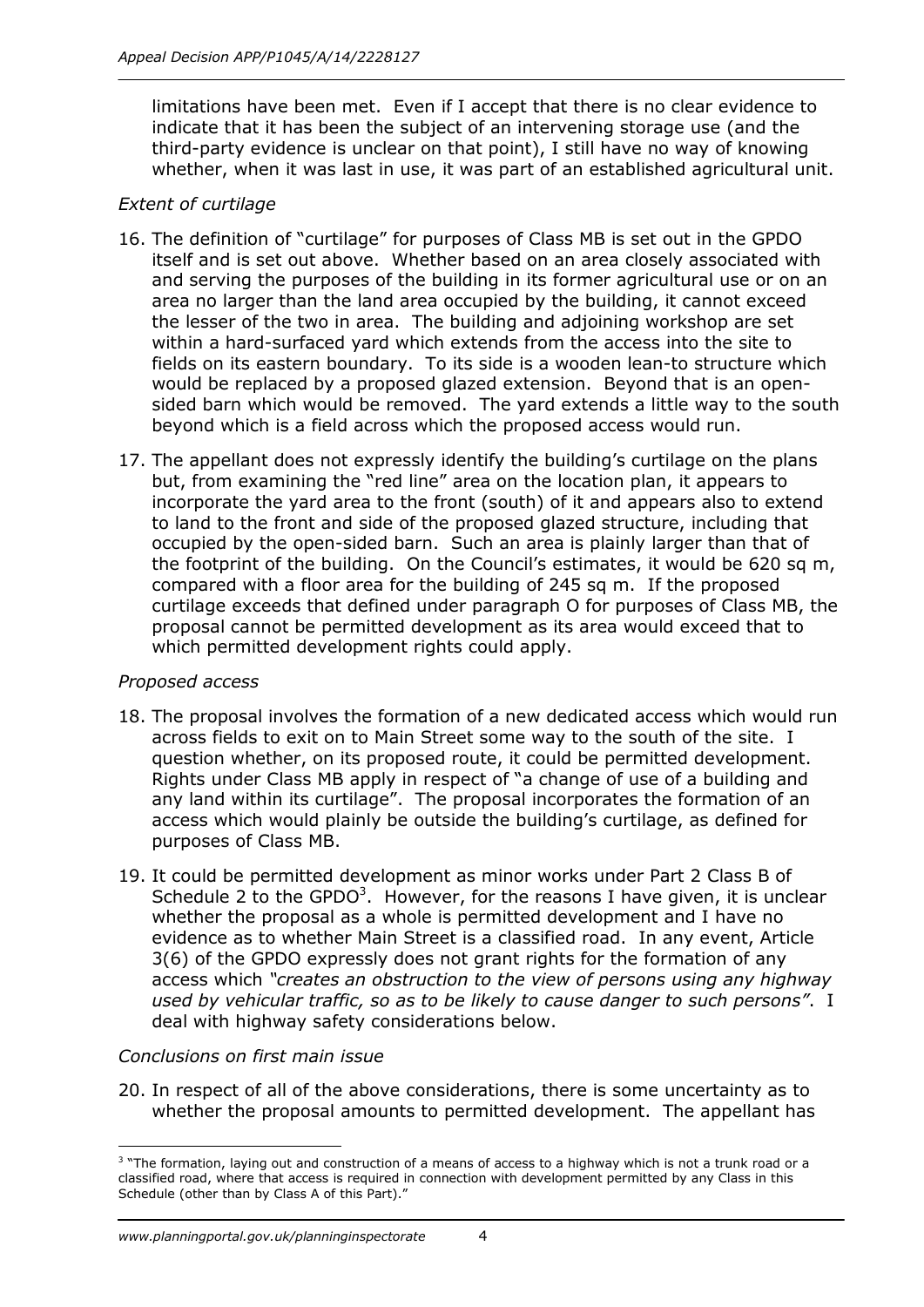not in my view sufficiently demonstrated the position regarding the building's last use. Moreover, the proposed curtilage significantly exceeds that to which any permitted development rights could apply. In addition, the proposed access may not be permitted development.

- 21. Regarding the last use, I have no evidence to indicate that it fails to meet the relevant limitations. Rather, the evidence is inconclusive and appears to be bound up with that of the history of the building, which appears to have been insufficiently investigated or may simply not be available. As regards the curtilage, on the submitted plans, it appears to exceed that which could be regarded as permitted development. However, it is open to me to require by means of a condition attached to a grant of prior approval a curtilage for the proposed dwelling which would be more restricted in area, provided that that would not involve a material change to the proposal. As regards the access, it would be permitted development as minor works if the proposal as a whole were so judged but only if both Main Street is an unclassified road and any highway safety concerns are capable of being satisfactorily addressed.
- 22. In the light of this, and on the evidence before me, I must conclude that, with regard to its last use and the extent of its proposed curtilage, the proposal cannot amount to permitted development under the provisions of Class MB. However, it is possible that more detailed evidence of the building's history could be brought to bear and that a more restricted curtilage could be demarcated by condition. The access could be permitted development in its own right. Accordingly, I shall go on to assess the proposal's merits on the basis that it could be demonstrated to be permitted development. The two matters to which I have regard in framing my second main issue represent two "sides" of the same objection and can be considered together.

#### *Whether siting undesirable*

- 23. The proposed access would run across a field to exit at a field gate to the north of the Red Lion Public House (PH). Main Street is a narrow country lane along which two vehicles may pass with a little care but it narrows alongside the PH. This, and the PH's attendant car parks to the north and south, which are simple pull-ins from the road with limited turning capacity, would have the effect of moderating traffic speeds. This includes in the vicinity of the proposed access, which is a little way north of the northern car park. Visibility is severely impeded by a hedgerow fronting the road. From the north, traffic speeds would be higher given that it is straight for some distance. To the south, visibility is limited also by a bend in the road. However, there is the scope to realign the hedgerow by setting it back from the road frontage in order to achieve recommended splays of 2.4m x 33m in both directions.
- 24. In its representation on the appeal, the Highway Authority is of the view that this is a matter which could be covered by a planning condition. On that basis, it envisages that any objection on the grounds of a risk to the safety of road users is capable of being addressed. I see no reason to disagree with such a view. However, the Council raises objection to any ensuing loss of hedgerow with regard to its effects on the character and appearance of the open countryside. Moreover, in its statement of 23 March 2015, it appears to raise objection on similar grounds to the requirement for an access track of some 70m in length across the field. I go on, therefore, to assess the effects of both these factors with this objection in mind.